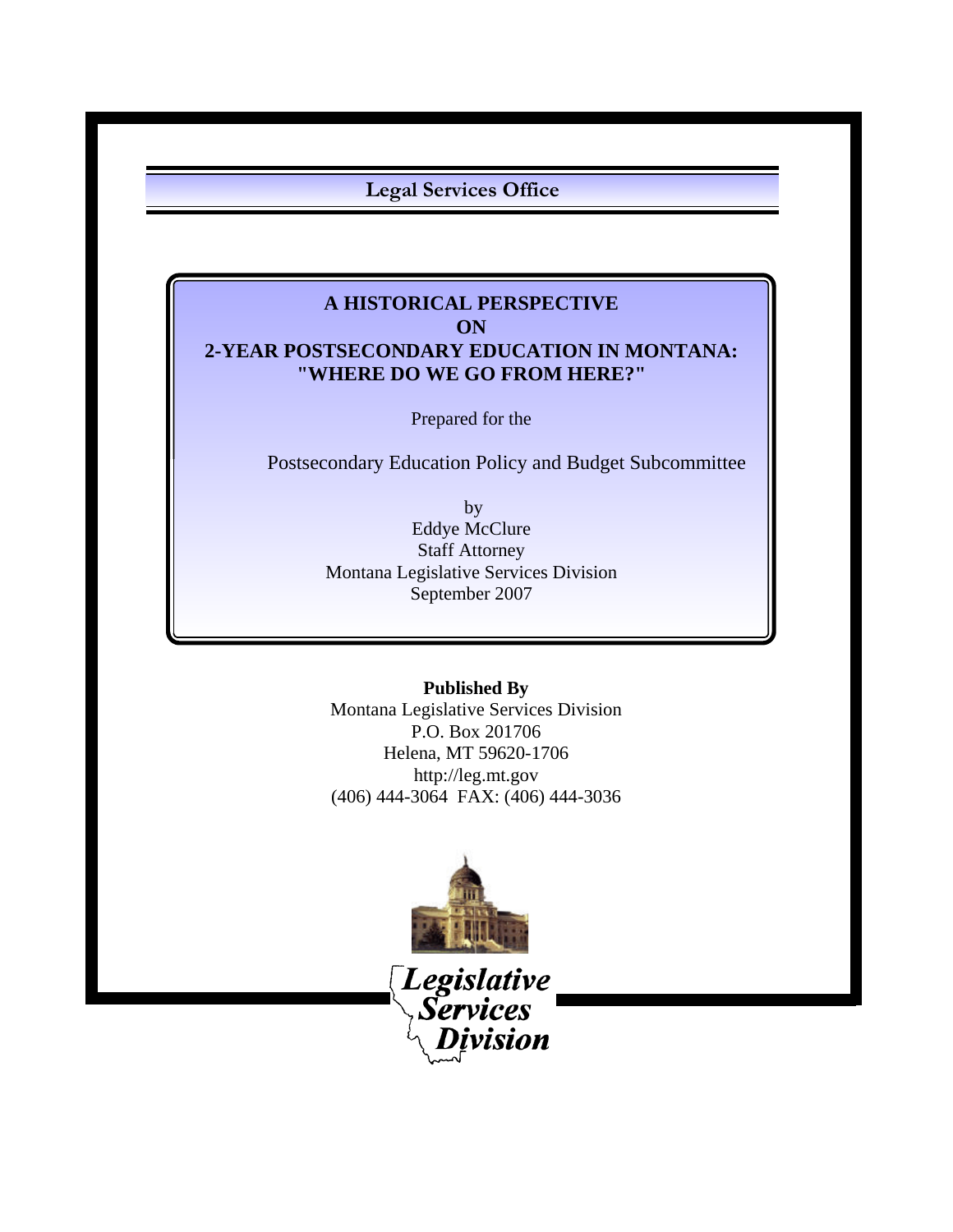# **A HISTORICAL PERSPECTIVE ON 2-YEAR POSTSECONDARY EDUCATION IN MONTANA: "WHERE DO WE GO FROM HERE?"**

Prepared for the Postsecondary Education Policy and Budget Subcommittee by Eddye McClure, Staff Attorney Montana Legislative Services Division

September 2007

#### **INTRODUCTION**

This legal memorandum is in response to questions and inquiries from legislators and others concerning Montana's 2-year educational institutions. Some have expressed general confusion about the differences in governance and funding between Montana's colleges of technology and the state's three community college districts. Others, for example, are surprised to learn that the state's three community colleges are supervised and coordinated by the Board of Regents, but are governed by their own locally elected board of trustees. Many are unaware of the legal status of Montana's seven tribally controlled community colleges or how they fit into Montana's higher education scenario. Still others simply wonder in general why Montana's higher education system looks and functions the way it does.

The history, governance, and funding of vocational education or of the community colleges has been examined separately in previous reports. This memorandum is intended to: (1) bring together in one report the history, governance, and funding of all of Montana's 2-year postsecondary institutions; (2) provide legislators and others with answers to the questions cited above; and (3) provide the Subcommittee with a framework for discussing the future of 2-year postsecondary education in Montana.

Part I will provide a brief overview of the history and governance, mission, and funding of the vocational-technical education system and will detail its evolution into the colleges of technology that are now part of the Montana University System. Part II will examine the history and governance, mission, and funding of Montana's three community colleges. Part III will examine the background and legal relationship of Montana's tribally controlled community colleges and their role in Montana's higher education system. Part IV will pose some general and specific questions regarding the strategic plan for 2-year postsecondary education in Montana.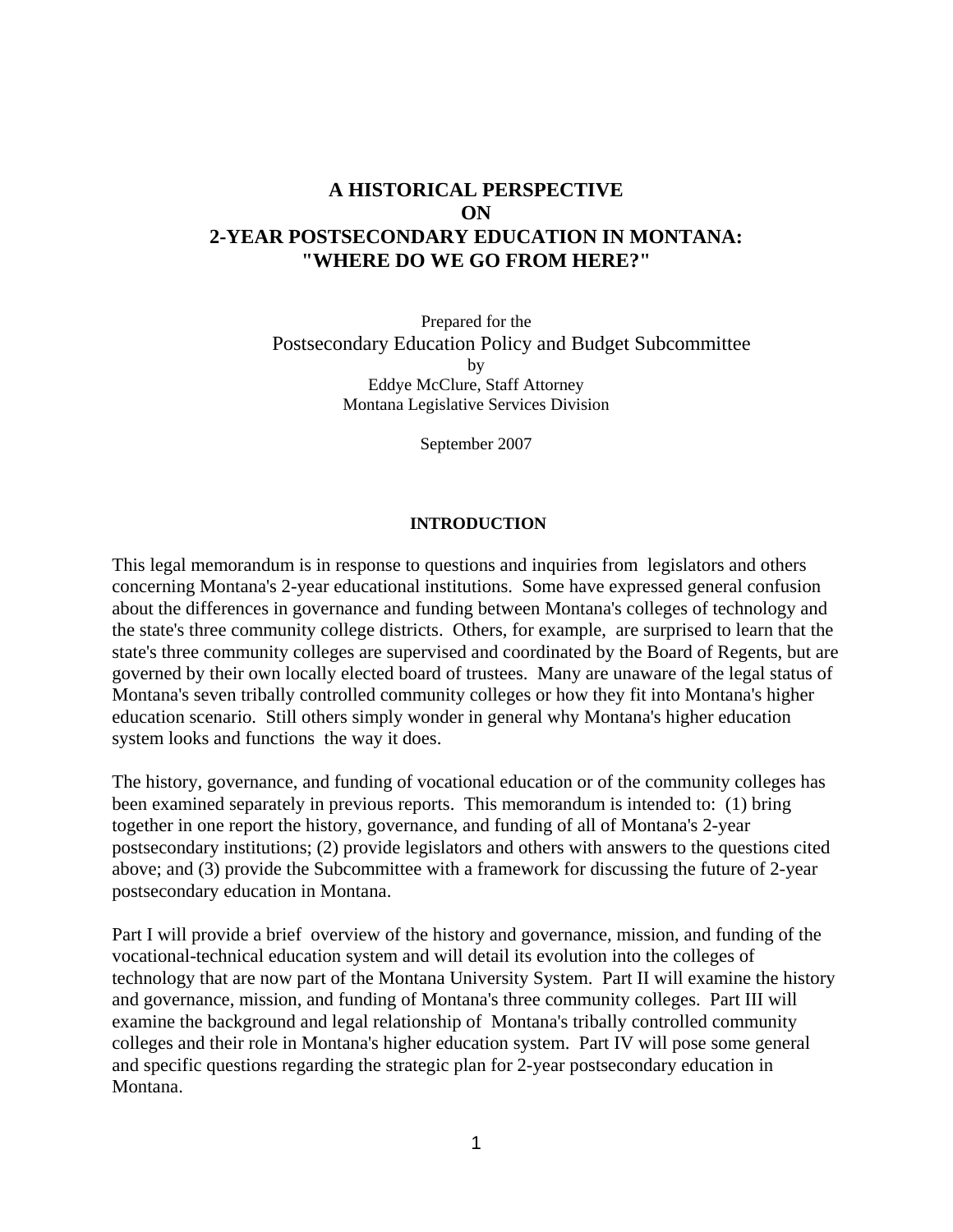This memorandum is not intended to be an exhaustive analysis of the history of colleges of technology, community college districts, or tribal community colleges, but rather is intended to provide an overview of the history, governance, and funding of Montana's 2-year postsecondary institutions and the pertinent legal issues related to those institutions.

#### **PART I**

## **EVOLUTION OF VOCATIONAL-TECHNICAL EDUCATION INTO MONTANA'S COLLEGES OF TECHNOLOGY**

#### **A. History and Governance**

Growth in vocational education in all states, including Montana, was triggered by passage of federal legislation beginning in the mid-1800s.<sup>1</sup> In 1862, the Morrill Act established land grant colleges to prepare students for the "agricultural and mechanical arts" and provided the foundation for the federal interest in vocational and technical education.<sup>2</sup> Following the Morrill Act, Congress continued to enact legislation aimed at encouraging state involvement in vocational education below the baccalaureate degree. The Smith-Hughes Vocational Education Act, enacted in 1917, provided a continuing appropriation for vocational education in agriculture, trades and industry, and homemaking and for teacher training in each of those fields.

Encouraged by acts of Congress, Montana's involvement in vocational education occurred in three major phrases.<sup>3</sup> Beginning in 1919, phase one emphasized secondary vocational education and teacher training. The Legislature established a governance system that authorized the State Board of Education to cooperate with school districts and county school boards in the establishment and maintenance in the public elementary and public high schools of courses in vocational training in agriculture, trades and industries, and home economics.<sup>4</sup> Between 1919 and 1939, phase two authorized school districts to establish postsecondary vocational education offerings. The 1939 Legislature authorized the State Board of Education to designate applicant high schools as vocational training centers.<sup>5</sup> Students between the ages of 16 and 21 were eligible to attend the centers on a nontuition basis, but counties without centers paid for attendance of their students at vocational training centers. This marked the beginning of postsecondary vocational education training centers in Montana.

The Board quickly designated Glasgow, Custer County, and Helena High Schools as vocational training centers, with Havre High School being designated in 1940 and Cut Bank High School receiving designation in 1942.<sup>6</sup> In anticipation of federal legislation changing the criteria for selecting area vocational schools, the Board rescinded center designation for Glasgow, Custer County, Havre, and Cut Bank High Schools in 1963, leaving Helena High School as the lone vocational center.<sup>7</sup> The 1967 Legislature modified the language of 1939 for vocational center designation by broadening the category of school districts and institutions that could apply for designation as an area vocational technical school.<sup>8</sup>

In response to Congress's passage of the Vocational Education Amendments of 1968 and increased federal support, the 1969 Legislature began phase three by focusing on two issues: (1) the size of the postsecondary vocational-technical system; and (2) how to finance it. The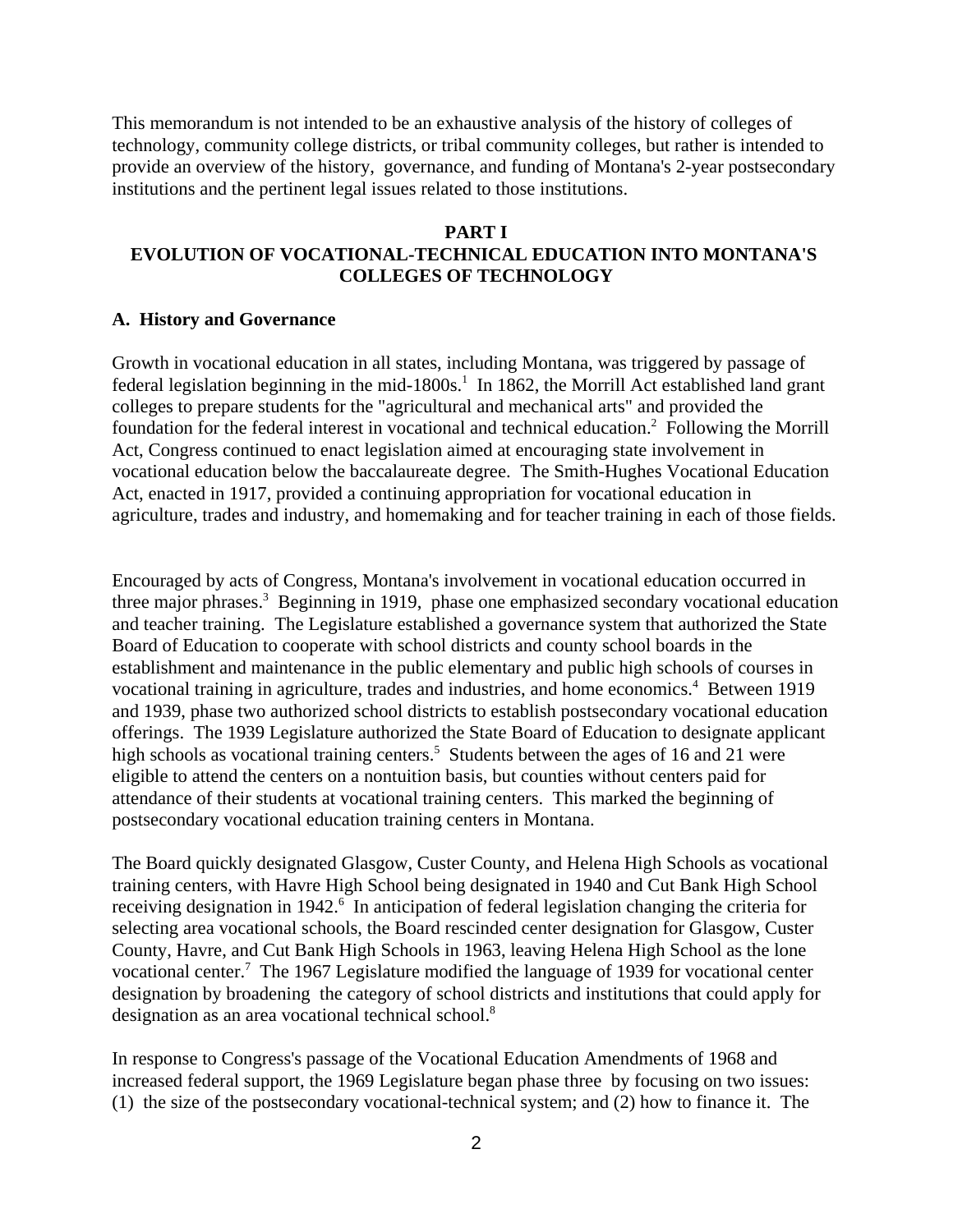debate on the number of vocational education centers proved to be a donnybrook. The State Board of Education had already designated five centers, but the Legislature had to deal with heavy lobbying from Kalispell, Glendive, Bozeman, and other smaller towns that wanted designation. Several attempts were made to limit center proliferation. In 1969, House Bill No. 481 attempted to restrict center designation to counties having a tax base of \$75 million, which would have restricted designation at that time to only three centers, with others added as needed.<sup>9</sup> However, to gain support for the vocational-technical education system, the \$75 million minimum tax base was reduced to \$45 million, ensuring that all five previously designated centers would remain qualified.<sup>10</sup>

House Bill No. 481 also established the Board of Education as the sole state agency for governing vocational education, as required by federal law, and redesignated the Superintendent of Public Instruction as executive officer for vocational education for the purposes of administering state and federal laws and regulations. The bill also enabled any school district, community college, or unit of the Montana University System to establish vocational courses that would be eligible for state or federal vocational education funds upon approval of the Board of Education, provided for a legislative appropriation, federal funds, and a 1-mill countywide levy in all counties where postsecondary vocational centers were located, and allowed postsecondary vocational-technical centers to charge fees for equipment and materials, but prohibited tuition for Montana residents.

Adoption of the 1972 Constitution replaced the Board of Education with a Board of Regents and a Board of Public Education, which together comprised the State Board of Education "responsible for long-range planning, for coordinating and evaluating policies and programs for the state's educational system" and provided that "it shall submit unified budget requests". While the Constitution assigned the governance and control of the Montana University System to the Board of Regents and the general supervision of the public school system to the Board of Public Education, it left it to the Legislature to decide which of the boards would govern the community colleges and the postsecondary vocational-technical centers. The 1973 Legislature assigned the community colleges and university system vocational education programs to the Board of Regents and designated control over high school and vocational-technical center education to the Board of Education.<sup>11</sup> The 1975 Legislature attempted to resolve vocational education's "dual" governance" issue by designating the State Board of Education as the State Board of Vocational Education.<sup>12</sup> Under the legislation, a committee within the State Board of Education would administer all vocational education and hire an executive officer. The Board of Public Education challenged the constitutionality of House Bill No. 566, and the Montana Supreme Court ruled it unconstitutional on the grounds that the State Board of Education's functions are limited to longrange planning, coordination, and evaluation and do not extend to administering vocational education.<sup>13</sup>

In 1977, a legislative attempt to place all levels of vocational education under the Board of Public Education failed and led to an interim study on the question of governance of all vocational education.<sup>14</sup> The interim study recommended two options, both of which placed the governance of the vo-techs under the Board of Regents. One model created a state system, while the other created a governance structure similar to that of the community colleges.<sup>15</sup> The 1979 Legislature, following extensive debate on both options, finally placed state administration of the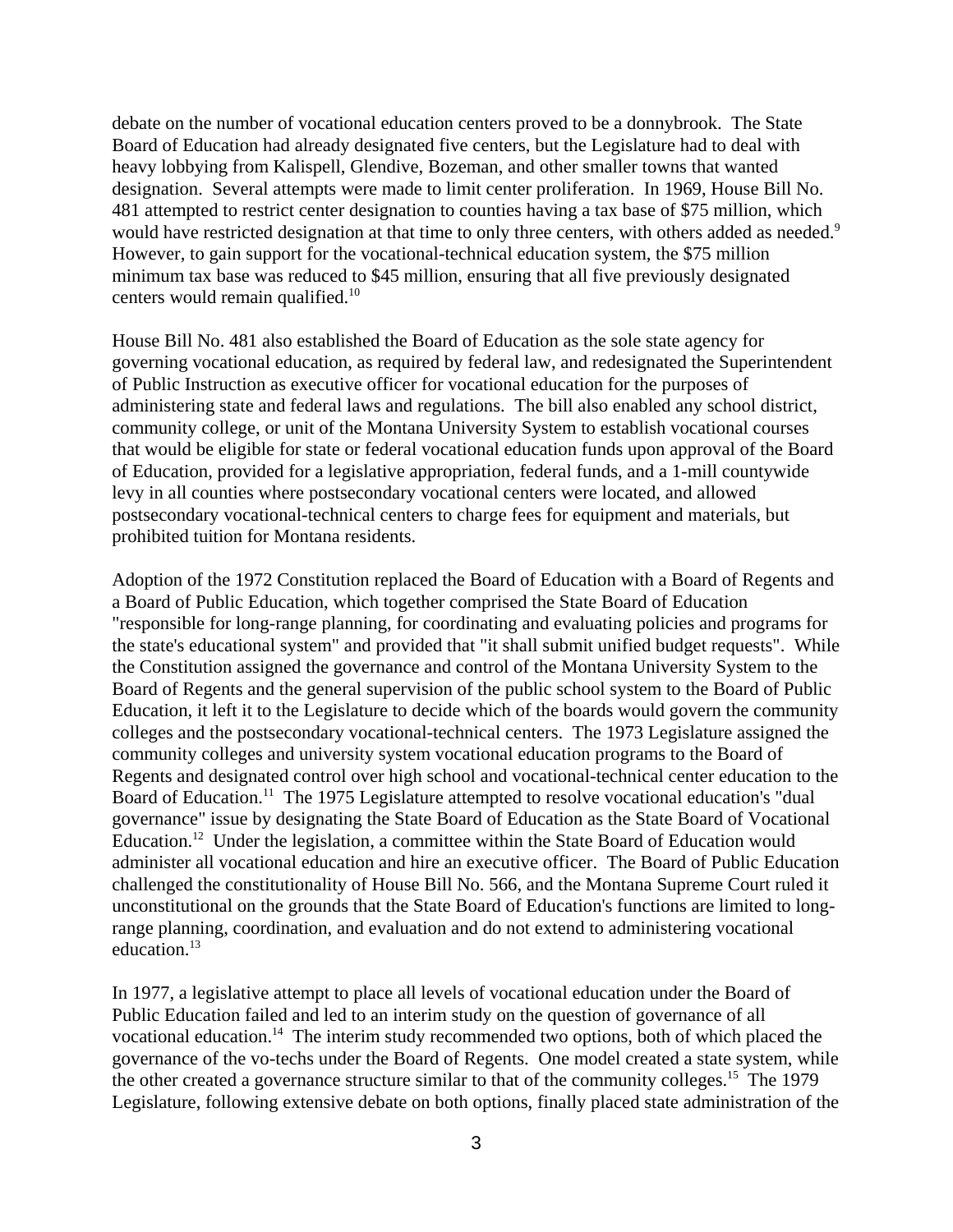vocational-technical centers under the Superintendent of Public Instruction, with local high school districts retaining certain duties over their own vo-techs.<sup>16</sup> The decision was influenced by the fact that the Board of Regents had voted against an interest in governing the vo-techs, while the Board of Public Education had lobbied for total control or none at all. Moreover, local districts lobbied to retain an interest in the vocational-technical centers. The system remained somewhat unchanged until 1987, when the governance of vocational-technical education was transferred to the Board of Regents.<sup>17</sup> Vo-tech employees became employees of the Board of Regents,<sup>18</sup> and the money generated by the vo-tech levy was placed under the control of the Board of Regents instead of the local school districts. 19

In 1994, the Board of Regents began a restructuring of the Montana University System, with discussions centered on two alternative proposals: one for a "Two-University Model", favored by the Regents, which proposed moving the "Vo-Ed Centers" into the University System versus a proposal for a "Two-Year System", supported by the community colleges and vocationaltechnical centers, which advocated the creation of a 2-year system made up of the eight 2-year institutions currently in operation.<sup>20</sup> In a position paper submitted to the Board of Regents, supporters of the "Two-Year System" voiced concern that the "Two-University Model" would, among many concerns, result in "mission drift" or the loss of appropriate emphasis on associatedegree-level occupational and technical education and would perpetuate an attitude that, compared to the 4-year units, course work at a technical or community college was somehow "second-class".<sup>21</sup> The report urged the Board of Regents to delay the inclusion of the vocationaleducation centers in the University System until the 1995 Legislature had an opportunity to consider the issue of a 2-year system or, in the alternative, to fold all of the current 2-year institutions, including the community colleges, into the "Two-University Model" at the same time. $22$ 

In the end, the Board of Regents decided in 1994 to adopt the "Two-University Model", which was designed to "achieve a single, unified system of higher education with a totally integrated approach, not merely a collection of separate units".23 The restructuring process moved the vocational-technical centers into the University System as "colleges of technology", with a purpose of enhancing 2-year educational programs and the goals of ensuring a better fit between students and programs and providing statewide access.  $^{24}$  As a general rule, restructuring allowed the technology and 2-year program students to have access to all services previously available only to 4-year students. In Missoula, for example, restructuring provided college of technology students with access to the residence halls and family housing, expanded career assistance and placement services, student health services, and all campus facilities.

Following the restructuring by the Board of Regents, the 1995 Legislature, at the request of the Board, enacted Senate Bill No. 156, which amended state law to incorporate the five vocationaltechnical education institutions into the University System.<sup>25</sup> The colleges located in Billings and Great Falls were affiliated with and administered by Montana State University, and the colleges in Butte, Helena, and Missoula became affiliated with and administered by the University of Montana.<sup>26</sup>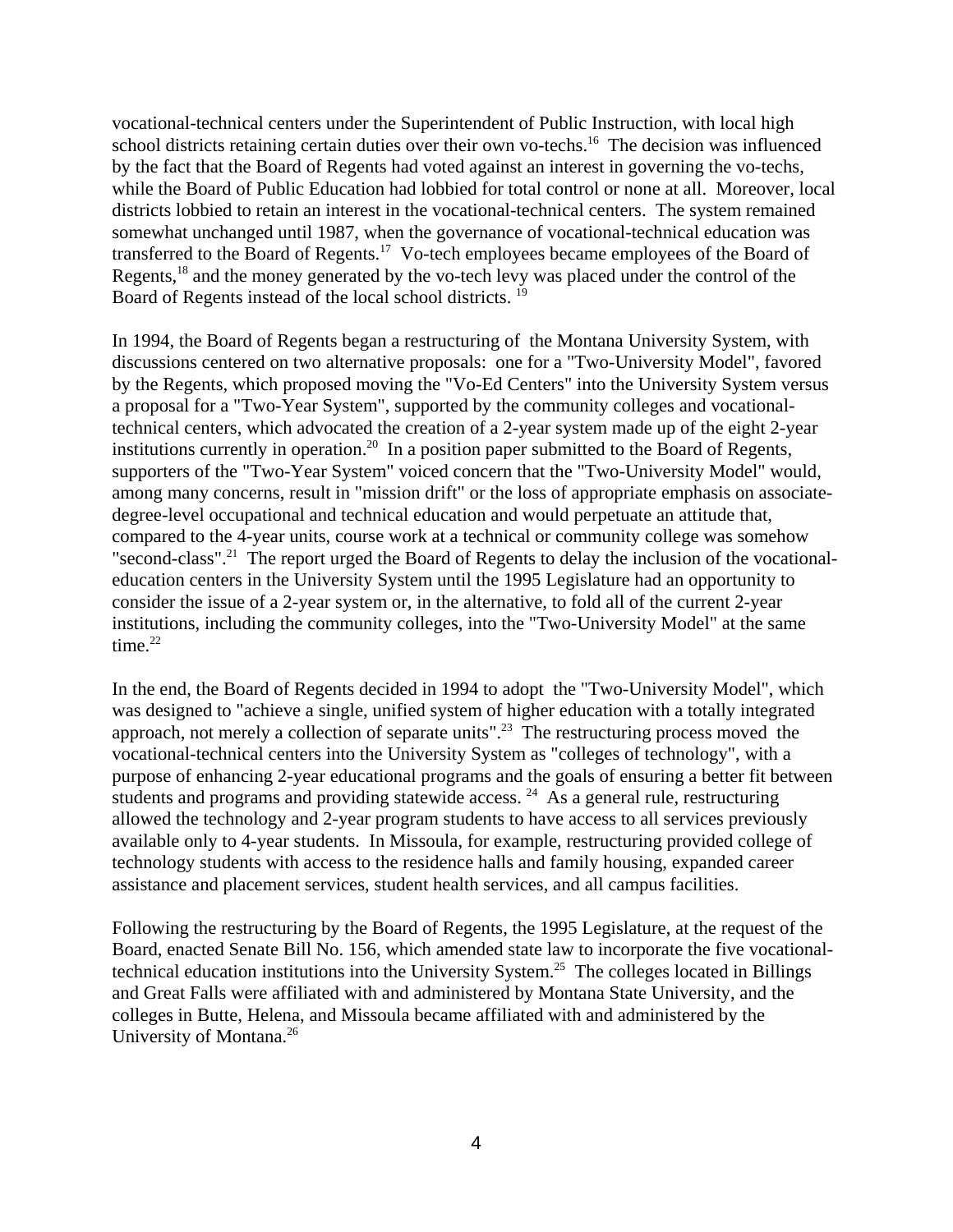#### **B. Mission**

Prior to the restructuring of the University System in 1994-1995, the statutory purpose for colleges of technology was to provide courses that recognize the present and future needs of employers and to provide qualified graduates for positions for which there was a demand.<sup>27</sup> The colleges were market-oriented, generally training workers to do specific jobs needed in the community or state at a lower cost than that at the 4-year institutions. The colleges also provided continuing training as technology changed. Historically, the colleges of technology offered certificates or associate of applied science degrees for specific vocations, rather than associate of arts degrees designed to provide transfer credits to a 4-year college or university. After the restructuring of the University System in 1994-1995, however, the colleges of technology began to focus on offering a 2-year curriculum with credits acceptable to all units of the University System. The mission of the colleges of technology has become more closely aligned with that of the community colleges as the colleges of technology are increasingly offering general education, developmental education, transfer of credits to other units of the University System, and continuing education classes. While the colleges of technology continue to provide "workforce development" training as a major portion of their focus, they appear to be moving toward becoming more similar to the 2-year community colleges.

## **C. Funding**

Along with the issue of how many vocational-technical centers to support came the issue of how to provide financial support. Prior to 1969, students between the ages of 16 and 21 were eligible to attend without paying tuition and were counted in the average number belonging (ANB) formula.28 State aid at this time was fixed on a per-student basis. Those counties without centers were required to pay tuition for attendance of their students at the centers. However, many believed that this system of financial support for the vocational-technical system was unsatisfactory. Rural counties without vocational-technical centers felt that requiring tuition payments for their students who attended centers was a financial burden.<sup>29</sup> While some believed that postsecondary vocational education students should not be counted in the state's ANB formula, others felt that the ANB, state, and federal aid did not cover costs, especially since students over the age of 21 could not be counted in the state's ANB formula.<sup>30</sup> As a result, school districts with centers feared that the pre-1969 financing system would cause soaring increases in tuition, driving students away and further restricting postsecondary vocationaltechnical education opportunities.<sup>31</sup>

In 1969, when the vocational-technical centers were under the authority of the local school boards and the Superintendent of Public Instruction, the Legislature authorized a 1-mill levy in the identified five counties.<sup>32</sup> In 1979, the levy was increased to 1.25 mills for that calendar year and to 1.5 mills for 1980 and thereafter.<sup>33</sup> In 1987, when the governance of vocational-technical education was transferred to the Board of Regents, the levy remained at 1.5 mills but was made mandatory.<sup>34</sup> After the University System was restructured in 1995 to incorporate the vocational-technical institutions into the system as colleges of technology, the five-county, 1.5 mill levy was reenacted with the provision that the funds from the mill levy were required to be deposited in the general fund and distributed for vocational-technical education on the basis of budgets approved by the Board of Regents.<sup>35</sup>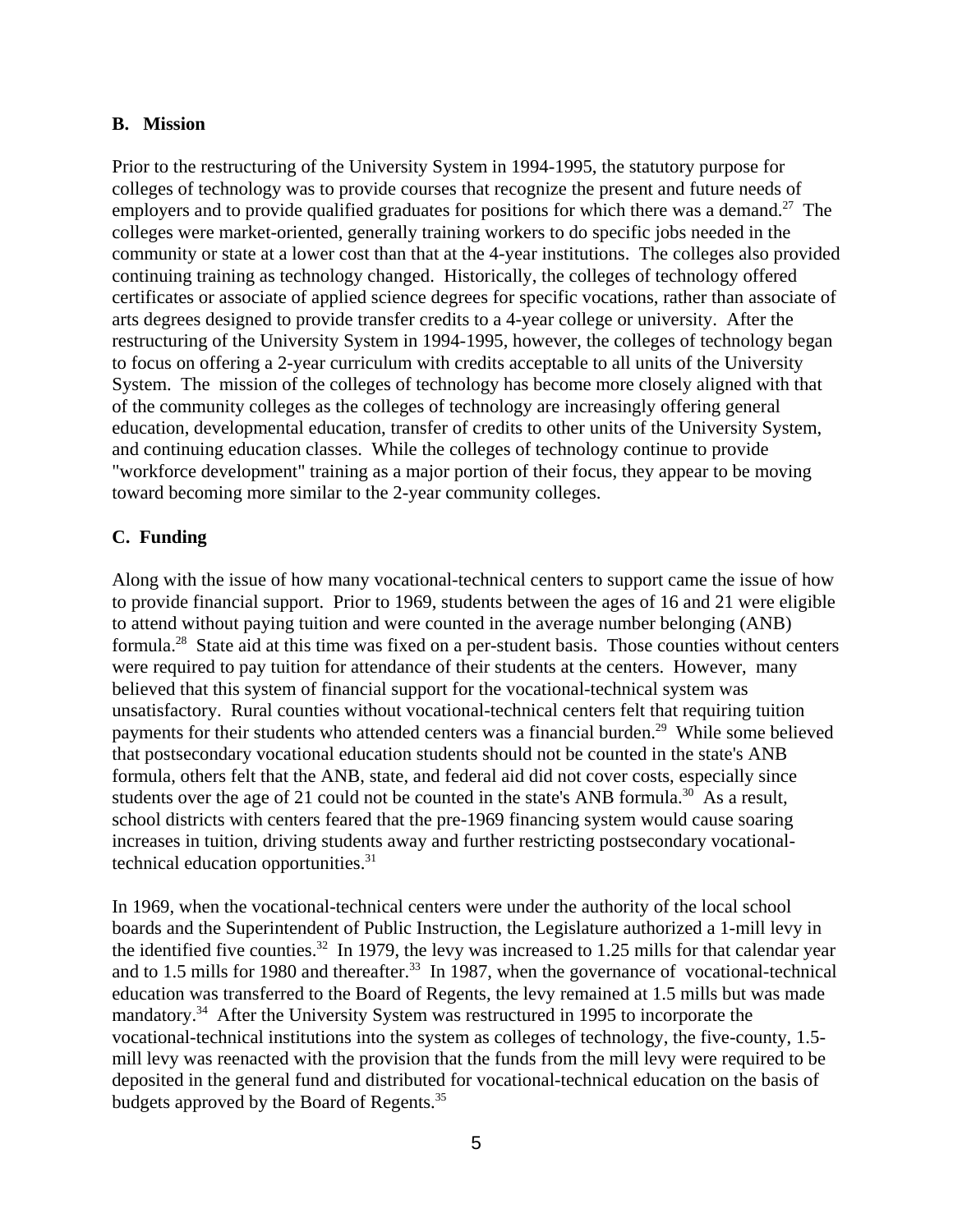Following the incorporation of the vocational-technical institutions into the University System, the legality of continuing the 1.5-mill levy was raised on several occasions in 1998 before the Joint Committee on Postsecondary Education Policy and Budget.<sup>36</sup> At its May 18, 1998, meeting, Greg Petesch, Legislative Services Division Legal Counsel, informed the Committee that while the 1.5-mill levy statute was considered constitutional until challenged, the imposition of a 1.5- mill levy on five counties to support particular institutions within the University System could be subject to challenge on the grounds that the state was violating the uniformity of taxation requirement, as applied to property taxation, within the context of equal protection of laws as required by the Montana and United States Constitutions by levying disparate numbers of mills on taxable property within a taxing jurisdiction.<sup>37</sup> However, because the Board of Regents and the University System were in the midst of a 6-mill levy campaign, which had assured voters that renewal of the levy would not constitute a property tax increase,<sup>38</sup> no changes in the current funding structure were proposed. In July 1998, the Subcommittee was provided with an alternative opinion, prepared by LeRoy Schramm, Chief Legal Counsel for the Commissioner of Higher Education, defending the constitutionality of continuing of the local 1.5-mill levy. $39$ 

In the 1999 Legislative Session, legislation was introduced to eliminate the 1.5-mill levy in those counties in which a college of technology was located.<sup>40</sup> The bill passed the Montana House of Representatives, but was tabled in the Senate Finance and Claims Committee. Consequently, an action was filed on December 20, 1999, by two Cascade County taxpayers against the Montana Department of Revenue, the Cascade County Treasurer, and the Cascade County Commissioners, alleging that section 20-25-439, MCA, which imposes the 1.5-mill levy on taxpayers of Cascade, Lewis and Clark, Missoula, Silver Bow, and Yellowstone Counties for the support of the state's vocational-technical education program, violates the equal protection, due process, and tax equalization provisions of the 5th and 14th Amendments to the United States Constitution, Article II, sections 4, 7, and 29, of the Montana Constitution, and Article VIII, sections 1 and 3, of the Montana Constitution.<sup>41</sup> The taxpayers asked the District Court to declare section 20-25-439, MCA, unconstitutional under both the federal and state constitutions, to order the county commissioners of the five affected counties to cease levying the 1.5 mills, to order the county treasurers, the Department of Revenue, or the Board of Regents to return to taxpayers all taxes unlawfully collected under the provisions of section 20-25-439, MCA, to award attorney fees and court costs, and to assess a pro rata share of their attorney fees and costs against either the state or the taxpayers of the counties that are benefited by the litigation.

On August 29, 2001, the District Court in Cascade County upheld the 1.5-mill levy, ruling that the colleges of technology directly benefit the local community by enhancing workplace skills of county residents and thereby making a contribution to each county's economy wholly disproportionate to the rest of Montana.<sup>42</sup> On appeal, the Montana Supreme Court affirmed the District Court decision, ruling that the attendance by local residents and the course offerings served as a rational basis for putting the five counties with vo-techs in a separate class for purposes of the vo-tech levy.  $43$  The 1.5-mill levy continues to be levied in the five counties in which the colleges of technology are located.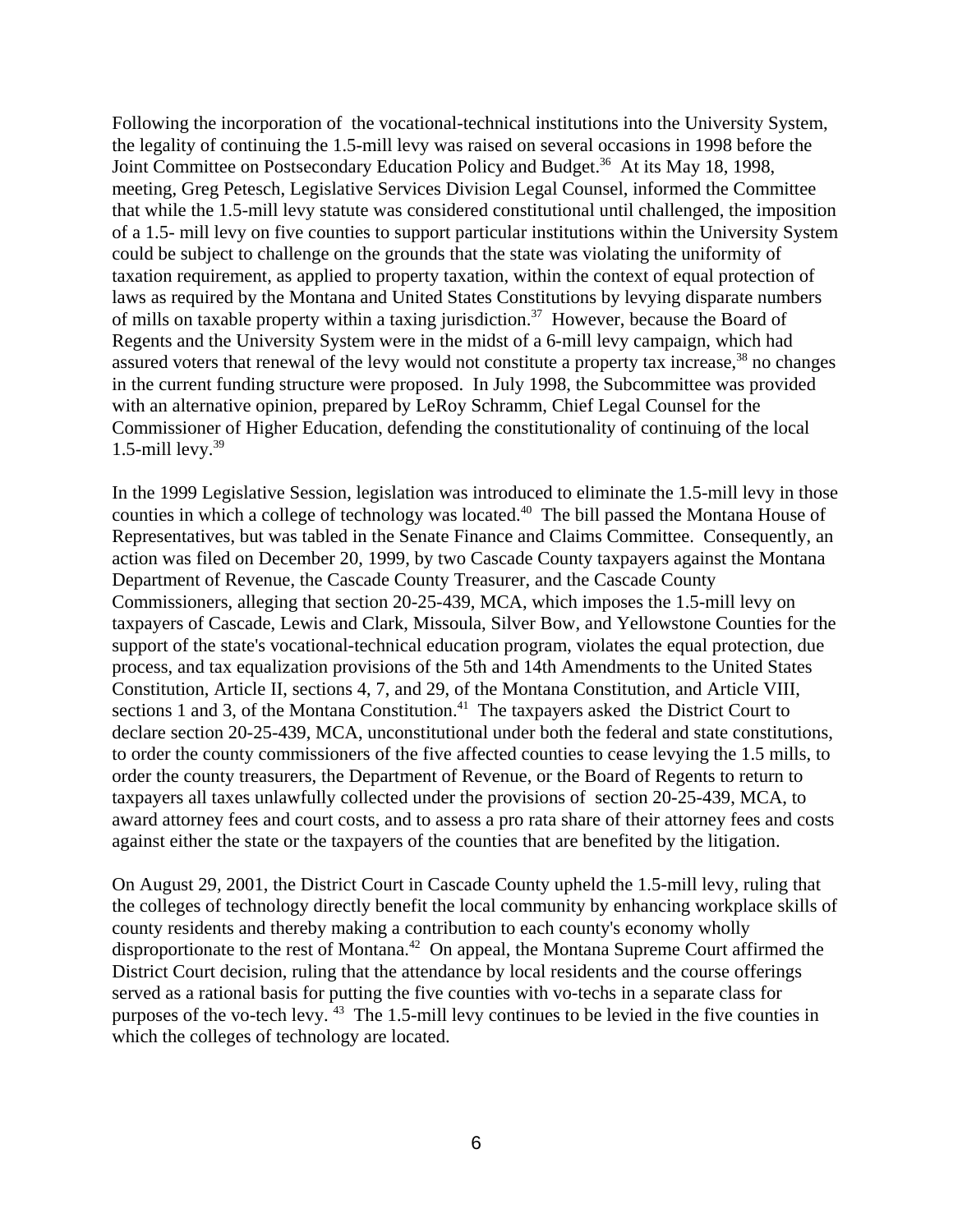## **PART II MONTANA'S COMMUNITY COLLEGES**

## **A. History and Governance**

By the mid-1970s, enrollment in 2-year public community colleges was booming with California, Texas, Illinois, and New York accounting for 50% of the enrollees. By 1977, California alone had more than 1 million students enrolled in 2-year community colleges, which accounted for 27% of the national total. Compared to other states, community college growth in Montana was slow and evolutionary.

Miles Community College was organized in 1939 as Custer County Junior College, while Dawson County Junior College opened 1 year later in 1940. Both operated as extensions of local high schools and both were governed by their local high school boards. For 20 years, growth at both colleges was slow. In 1957, for example, Custer County Junior College enrolled only 37 students for credit classes and the campus consisted of the former Milwaukee Railroad Depot Building and rented classrooms nearby.

The 1960s marked a period of institutional development for Montana's community colleges. In response to community college legislation passed by the 1965 Legislature,<sup>44</sup> both Miles and Dawson Colleges ceased being governed by local high school boards. The 1965 legislation authorized local voters to request the formation of a community college district by filing with the State Board of Education a petition signed by at least 20% of the qualified registered electors residing in the county or within the proposed community college district. Once a valid petition was filed, the Board was required to order an election on the proposed community college district at the next annual school election.<sup>45</sup> While each community college district had a locally elected board of trustees, the State Board of Education was responsible for establishing the role of 2-year colleges in Montana, for supervising community college districts formed under the 1965 Act and any junior colleges formed prior to the Act, and for adopting uniform policies, minimum entrance requirements, uniform curriculum, and accreditation standards.<sup>46</sup>

In 1966, the name of Custer County Junior College was changed to the Miles Community College, and in 1967 the college moved to new facilities at the current campus location with funding from federal grants and local matching funds.<sup>47</sup> The electors of Flathead County voted in 1967 to create a community college district. Unlike Miles and Dawson, Flathead Community College was never under the jurisdiction of the local high schools. In 1970, Miles Community College established an independent community college district with an elected local board of trustees. As a result, 1970 marked the first time when all three community colleges in Montana operated as entities separate from local high school boards.<sup>48</sup>

In 1971, Senate Bill No. 236, amended the 1965 law to require proposed community college districts to be *approved* by the Legislature upon the recommendation of the regents.<sup>49</sup> Prior to 1971, there was no requirement that districts be approved by the Legislature. Rather, the Superintendent of Public Instruction simply certified the election results to the State Board of Education. The 1971 amendment, however, did not specify the timing of the approval nor the "vehicle" for legislative approval. The 1971 legislation also gave the Board of Regents legal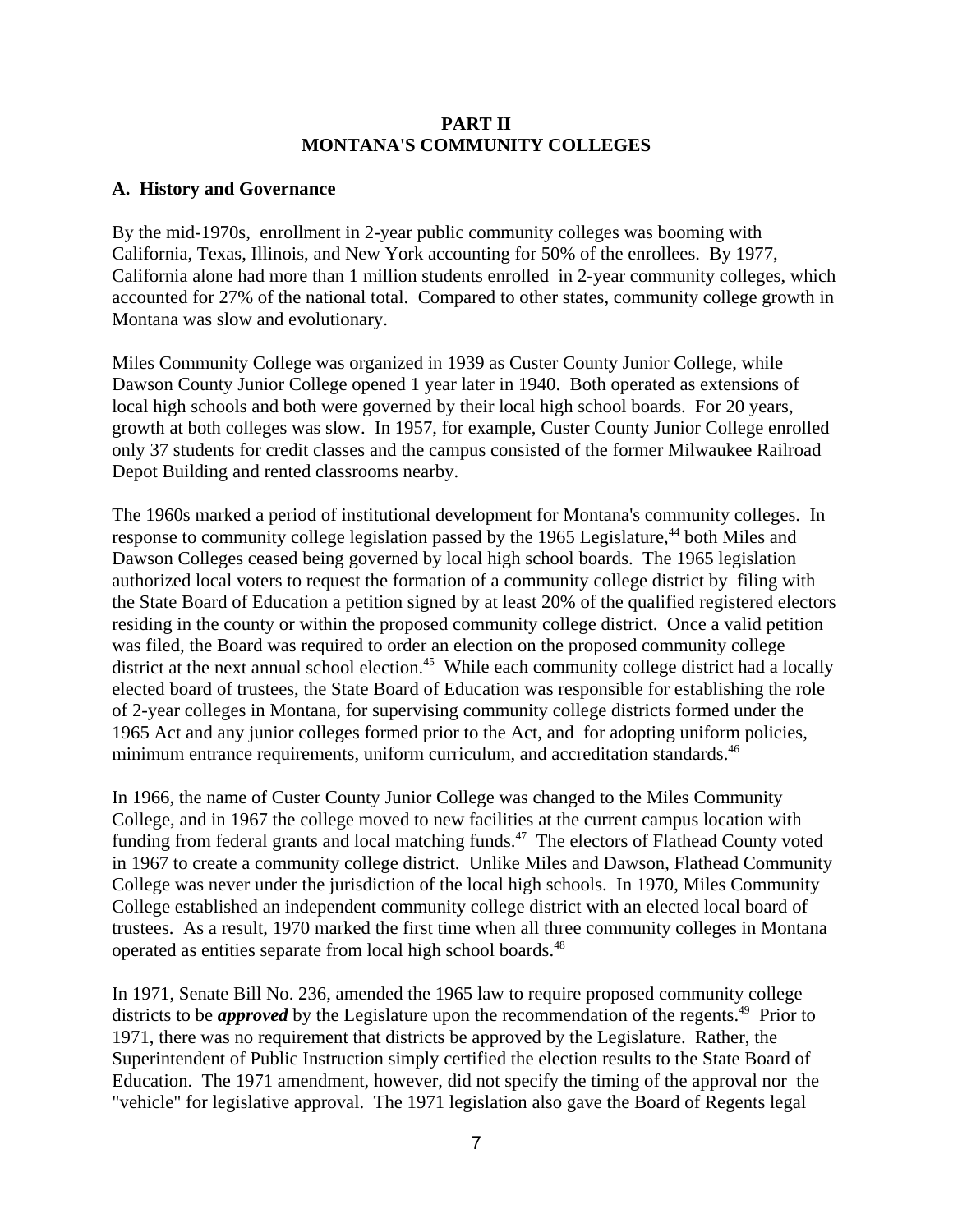authority for some aspects of community college governance. A year later, the 1972 Constitution authorize the Board to supervise and coordinate public educational institutions assigned by law.<sup>50</sup> Appointment by the Board of Regents of a Commissioner of Higher Education in 1973 lead to written policy development relating to community college governance.<sup>51</sup>

By 1975, community colleges were unique, separate institutions, separate from both K-12 and the University System programs. At the same time, the laws governing community colleges remained rooted in the laws governing K-12 education. The 1979 Legislature attempted to clarify the statutes governing community colleges by combining all the statutory guidelines concerning community colleges into Title 20, chapter 15, MCA. In 1983, Lincoln County voted to create a community college extension center of the Flathead Valley Community College to serve the residents of Lincoln County. In 1984, Flathead Valley Community College added the Glacier Institute Program in Glacier Park and a campus in Lincoln County to provide classes to Lincoln County residents.

When the Montana University System was in the process of restructuring in 1994, there was anticipation that the community colleges would become part of the Montana University System. In a letter to Commissioner of Higher Education Jeff Baker, President Dennison commented on the University of Montana's active participation in an effort to bring the three community colleges into the restructured system to ensure the achievement of goals of restructuring and the emphasis upon 2-year education, while President Malone of Montana State University, in a similar letter, commented on the likelihood that the two community colleges in the lower Yellowstone Valley would be integrated into the Montana State University.<sup>52</sup> As noted in the College of Technology history and governance section, in a position paper written in 1993 on behalf of the community colleges and vocational-technical centers, 2-year academic leaders were also urging the Board of Regents to consider the establishment of a 2-year system that would include both the community colleges and the vocational-education centers.

Although the Board of Regents ultimately chose the "Two-University Model" and officially incorporated the vocational-educational centers into the Montana University System, questions concerning the merging of Montana's three community colleges into the Montana University System continued during the 1998 interim. The Subcommittee on Community Colleges, created by the Joint Committee on Postsecondary Education Policy and Budget (PEPB), considered and prepared recommendations for the full PEPB Committee concerning possible changes in community college governance and funding.<sup>53</sup> The Subcommittee requested that the PEPB Committee recommend to the 1999 Legislature that it:

(1) levy a 2-mill statewide property tax to fund 2-year education that would replace the 1.5-mill college of technology levy, the college of technology nonlevy revenue, and the nonlevy revenue that would support the community colleges if they became part of the University System;

(2) restrict the use of the 2-mill levy to the support of 2-year postsecondary education in the colleges of technology and community colleges;

(3) provide a line item appropriation for an assistant deputy commissioner for 2-year postsecondary education in the Commissioner of Higher Education's Office; and

(4) "voluntarily" merge, *with approval of the Board of Regents*, the community colleges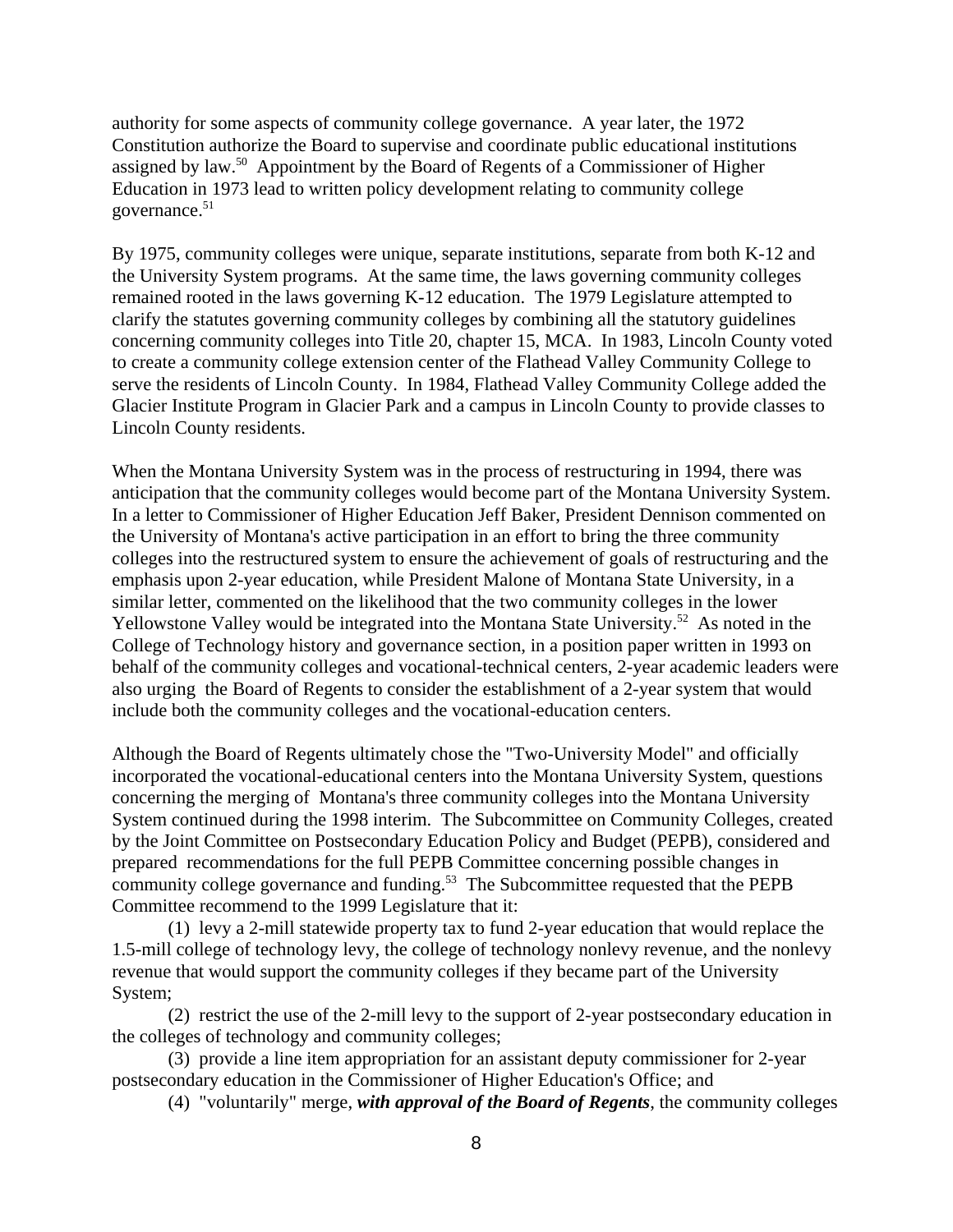into the Montana University System.

The Subcommittee made no recommendations to the PEPB Committee on whether the local boards of trustees should be maintained if the community colleges were merged into the University System or how they might function and made no recommendation on whether the ownership of the community college facilities should be assumed by the state if a merger occurred. In the end, no action was taken on the Subcommittee's work.

When the 1971 Legislature enacted the community college statutes, now codified in Title 20, chapter 15, it basically "grandfathered in" the three existing community colleges. Between 1971 and 2006, the Legislature received no requests to "approve" the creation of a new community college district, and the Legislature has primarily focused its attention on the funding of Montana's three existing community colleges. As a result, the procedure requiring prior legislative approval for the creation of a new community college district has never been implemented. In 2006, however, a group of Bitterroot Valley residents proposed the establishment of a new community college district in Ravalli County. A Bitterroot Valley Community College Exploratory Committee was established in February 2006 to educate Ravalli County residents about the services, benefits, and costs of a public community college and the legal procedure that must be followed to establish a community college.<sup>54</sup> In the alternative, the University of Montana-Missoula proposes to construct a branch campus of the University of Montana's College of Technology in Hamilton, Montana, sized to accommodate 175 full-time equivalent (FTE) students to offer University of Montana degree programs currently available through the College of Technology as well as other colleges and schools of the University.55

In order to establish a community college district in Montana, a county must meet three requirements:

(1) the proposed district must coincide with preexisting, contiguous elementary school district boundaries;

(2) the taxable value of the proposed district must be at least \$10 million; and

(3) 700 pupils must be regularly enrolled in public and private high schools located within the proposed district.

Ravalli County, which has seven contiguous school districts, a taxable valuation of over \$62 million, and six public high schools with a combined enrollment of over 2,100 students, met the statutorily requirements of section 20-15-201, MCA, and subsequently filed a petition with the Board of Regents signed by the required minimum of 20% of registered voters.<sup>56</sup> Pursuant to section 20-15-203, MCA, the Board of Regents, upon determining that the petition complied with state law, ordered an organizing election on May 8, 2007. On May 8, 2007, the voters in Ravalli County approved the creation of a community college district by a 52% to 48% margin and elected seven members of a local board of trustees. The election results were certified by the Board of Regents on July 11, 2007.

As stated earlier, the 1971 amendment to section 20-15-209, MCA, provide that following the election, "approval for the organization of a new community college shall be granted *at the discretion of the legislature* acting upon the recommendation of the regents". However, the statute does not indicate the *method* of legislative approval nor whether recommendation by the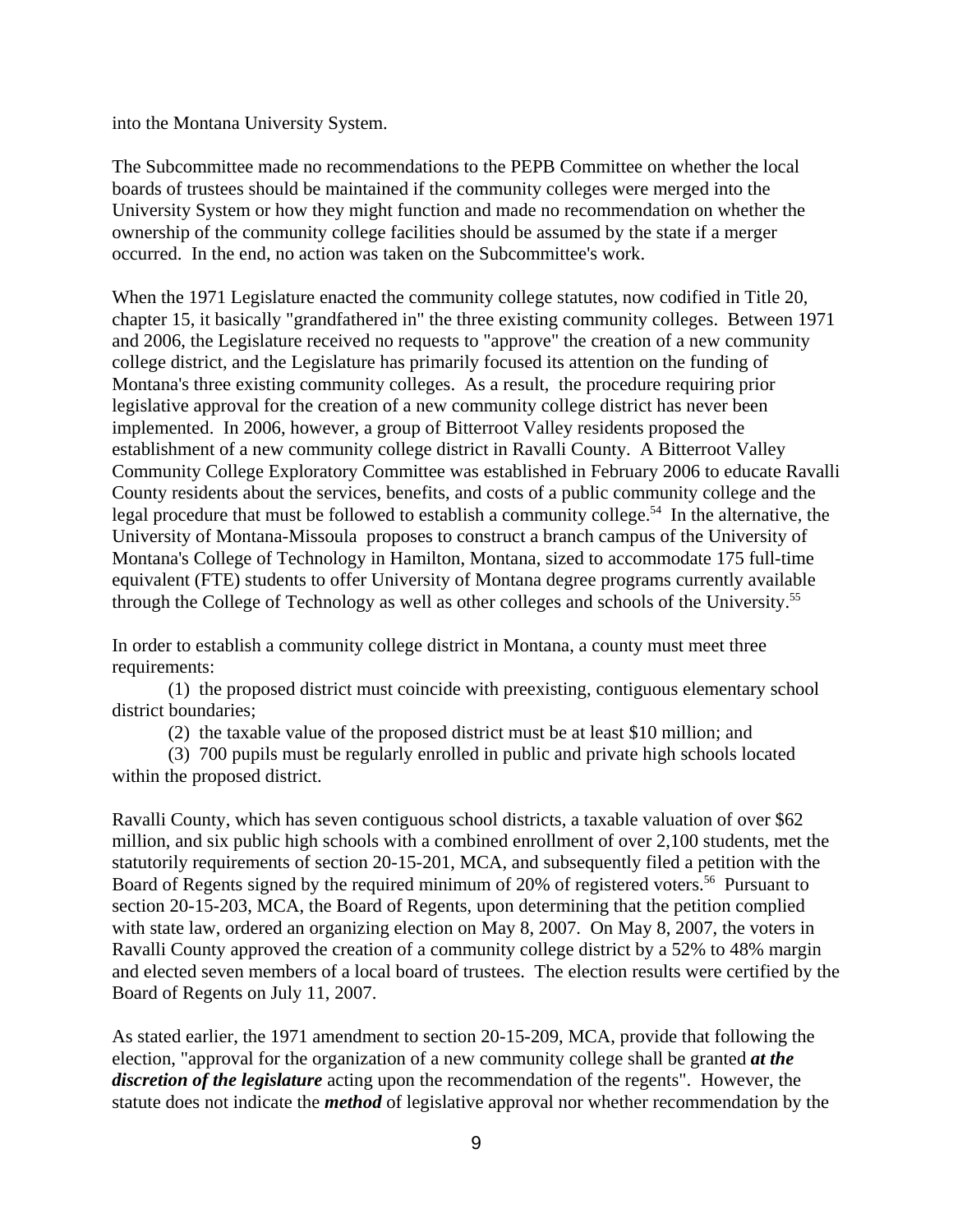Board means after an "affirmative recommendation" or simply after any type of "recommendation". In 2007, in response to a request by the Commissioner of Higher Education for an Attorney General's Opinion on the language in section 20-15-209, MCA, the Attorney General held that section 20-15-209, MCA, provides the Legislature with *final* authority to approve creation of a new community college district after a recommendation, not approval, by the Board of Regents.<sup>57</sup> As a result, the 2009 Legislature will have final approval on whether the proposed Bitterroot Community College District is created and whether a general fund appropriation for the new community college is provided.

#### **B. Mission**

The community college mission has historically been broader than the mission of the vocationaltechnical schools (now colleges of technology). In addition to offering occupational programs, community colleges have offered general education, developmental education, transfer of credits to another unit of the University System, and continuing education classes. The community colleges in Montana provide equal opportunities, without regard to race, for students to "gain college-level skills, to complete a two-year college program, to complete the first two years of a four-year college program, to gain or upgrade job skills, and to learn for personal growth and enrichment".<sup>58</sup> In recent years, the community colleges have received authorization to offer more vocational programs. As a result, their missions have become two-pronged--general education and vocational training.

#### **C. Funding**

Since the establishment of the first junior college in 1939, Montana's community (or junior) colleges received their funds for annual costs as if they were Montana high schools.<sup>59</sup> The colleges were first funded under the system of state support for Montana public education as established in 1935 and as amended in 1937 and 1939. In 1949, Montana community colleges were placed along with other public education under the State Foundation Program. Under the State Foundation Program, community colleges received their support based upon their average number belonging (ANB). The ANB was calculated by adding the total academic and occupational credits and dividing by 10 credits per quarter. With the restructuring of the laws in 1965 to change the junior college districts to community college districts, an apparent oversight changed the method of financing to include only full-time students, which eliminated support for the large number of part-time students that attended community colleges. The 1969 Legislature corrected the oversight and returned to the ANB method of calculation that had been used prior to  $1969^{60}$ 

In approving the correction in 1969, the Senate Education Committee requested that the Montana Association of Community Colleges return to the 1971 Legislative Session with a method of financing the annual costs of community colleges that would remove the colleges from the State Foundation Program.<sup>61</sup> The Committee believed that the State Foundation Program should remain exclusively for the funding of public schools through grade 12 and that community colleges should be funded separately. As outlined in the "State Master Plan for Montana Community Colleges", the current community college funding system had four major faults:

(1) it restricted state and local foundation program support to students under 21 years of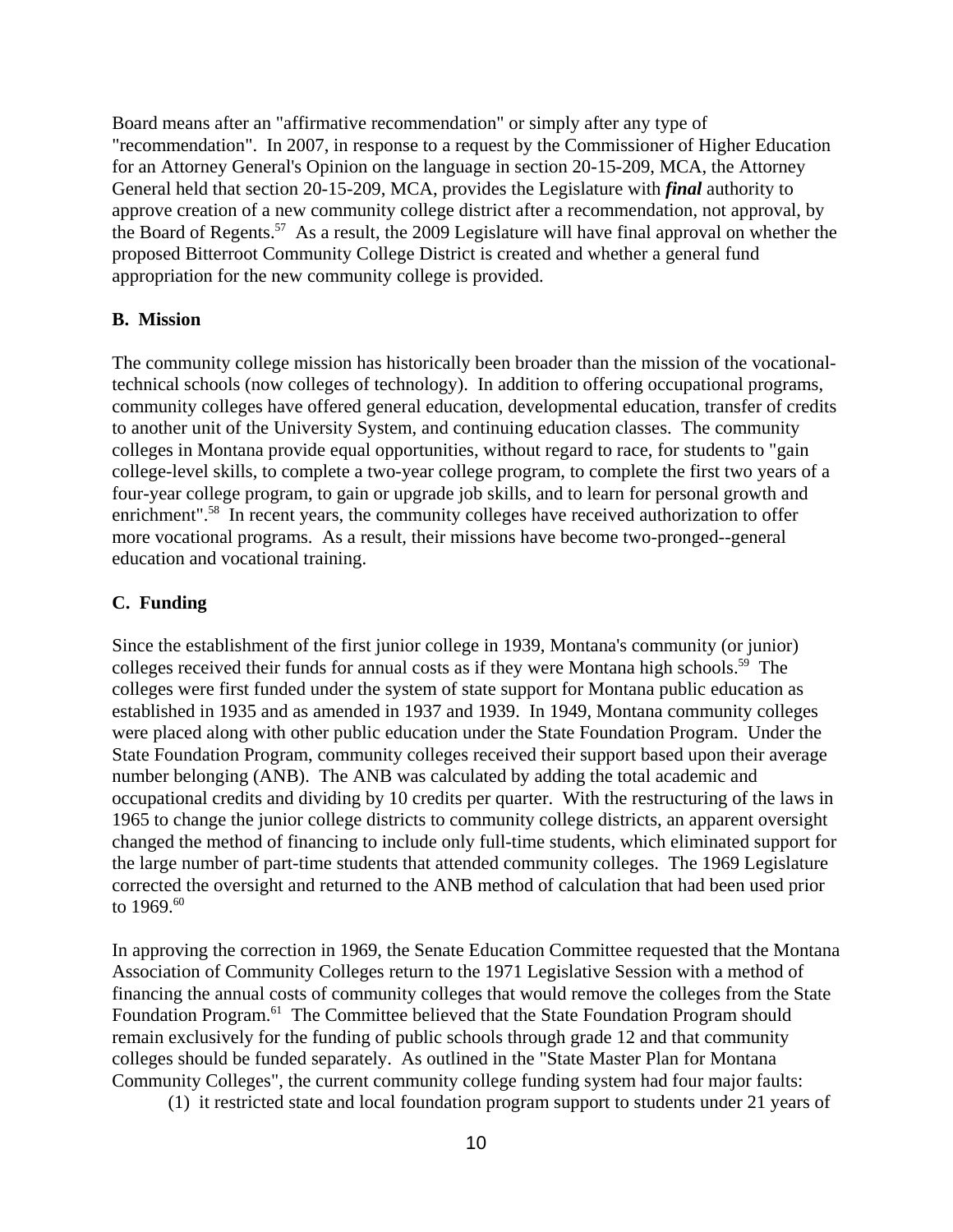age;

(2) current operational financing was based upon the number of students who attended the college in the prior year;

(3) the level of funding for Montana community colleges was based on the level of funding for high schools in the state; and

(4) the effect of the first three faults required community colleges to request special levy assistance for operational costs. $62$ 

Based upon the recommendations of the State Master Plan for Montana Community Colleges, and after consultation with legislators, college trustees, state officials, and other interested persons, the 1971 Legislature changed the method of financing community colleges by replacing state equalization aid with direct state appropriations. Revenue for operating budgets came from three sources:

- (1) state appropriations;
- (2) a 3-mill levy on the community college district; and
- (3) student tuition.

The state appropriation was the total budget of the colleges minus the basic district levy and student tuition. The total budget was determined by the anticipated full-time equivalent enrollment computed as 15 quarter credits per quarter multiplied by the annual revenue schedule determined by the Legislature. Anticipated enrollment was defined as the previous year's enrollment as of October 15, plus the average percentage increase of enrollment over the previous 3 years. The Board of County Commissioners of each county in which a community college was located was required to levy an annual tax of 3 mills on the dollar of the taxable value of all taxable property within the community college district. Community colleges also received funding for vocational programs from the State Board of Education based on Board policies.

In 1975, the Legislature set a 65:35 ratio of state to local funds for the operating budgets of community colleges.<sup>63</sup> Under this model, the state objective and policy goal was that state funding would support 65% of the cost of education at each community college and the remaining 35% would be funded with local mill-levy revenue and student tuition.<sup>64</sup> During the 1981 biennium budget deliberations, however, the Legislature expressed concern that the "65:35" formula had gotten too complex, that the statute was "inconsistent", and that each community college was applying the calculations differently. The end result was widely varying impacts on the level of state support for each college. The legislative concern about the lack of equity in state funding led to passage of House Joint Resolution No. 58 during the 1979 Legislative Session, which funded the subsequent Legislative Finance Committee interim funding study.65 The study recommended that the new formula should be as simple or transparent as possible so that it could be understood and applied uniformly by each college. The Legislature agreed and enacted the community college funding statutes that applied averages for all schools rather than individual cost factors for each college and average costs for all courses rather than establishing technical vs. nontechnical course cost differences. The stated goal was to equalize state support based upon FTE count without regard to course content.

As a result, the three-factor or "unit-rate" formula was adopted, which involved determining the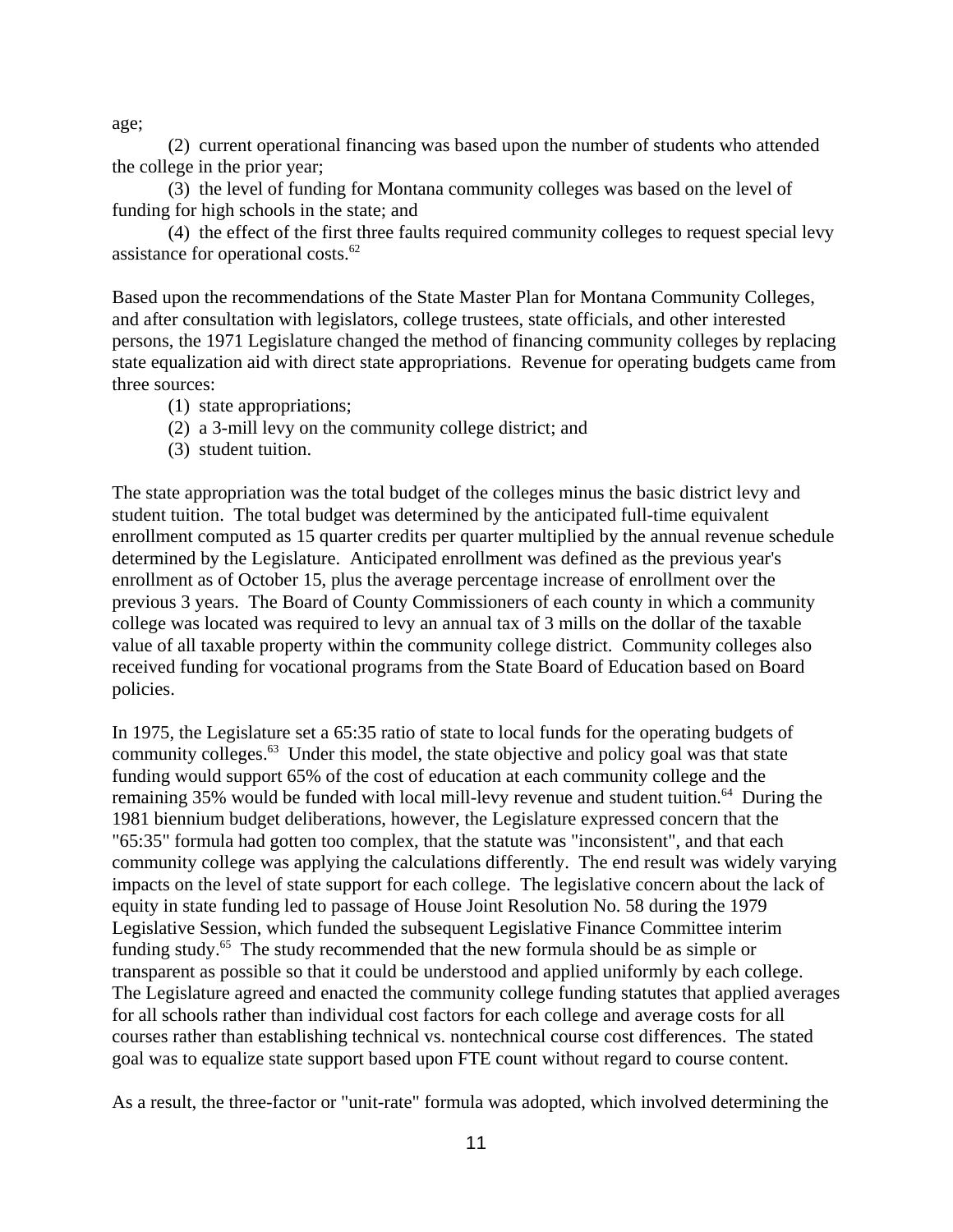general fund budget for each college by multiplying:

- (1) the enrollment projections aggregated for all three colleges;
- (2) the cost of education average for each FTE student; and
- (3) the state percentage support of the cost of education.<sup>66</sup>

The total state general fund budget was then appropriated to each community college based upon the student enrollment at each.

Enrollment projections are provided by each community college, and the Legislature has the authority to either accept those projections or make an independent calculation. Over the 25 years that this formula has been in place, the enrollment projection model has varied. For some budgets, the final projections were based on a 2-year or 3-year average, while other budgets have accepted simple projections for each fiscal year of that specific biennium. For the 2007 biennium, the Legislature used actual annual enrollment projections at each college, but approved a reversion statute in the 2001 Legislative Session that required a reversion of money to the general fund when actual enrollment falls below projections.

The original "cost of education" (COE) factor was determined in the 1983 biennium by looking at and accepting the fiscal year 1979 actual expenditures for education at each community college. This number established the COE base amount, which has been adjusted in subsequent budgets. The COE has been adjusted using a variety of methods, as recommended by the Governor's Office of Budget and Program Planning with review and approval by the Legislature. The Legislature has never adjusted the formula for inflation nor has there been any recalibration of the COE based on the actual educational costs at the community colleges.

The Legislature sets public policy and determines the level at which state funding will support community college educational costs through the state percentage support factor. Section 20-15- 310, MCA, requires the percentage to be stated in the general appropriations act for each biennium. The state support has ranged from a high of 53% to a low of 46% over the 25 years that the state percentage support factor has been used.

This three-factor formula looks only at and provides funding for the current unrestricted operating fund of the community college budget. Restricted funds, such as federal grants, local voted mill levy revenue, and money raised through alumni and foundation campaigns are not considered in the three-factor formula. State funding for community colleges provides the foundation of the unrestricted operating fund, and the restricted revenue is left to the sole control of the local trustees and local taxpayers. The community colleges have received a separate legislative appropriation as part of the state pay plan. The appropriation is calculated separately from the three-factor formula to provide support to the colleges over and above the cost of education.

In 2005, the Joint Education Appropriations Subcommittee expressed continued support for the three-factor formula, but had concerns that due to inconsistent biennial adjustments and other state fiscal policy decisions, the COE factor of the formula no longer reflected the cost of education at community colleges as original intended.<sup>67</sup> In 2007, the Legislature enacted Senate Bill No. 12,<sup>68</sup> which amended section 20-15-310, MCA, to reformulate the COE factor by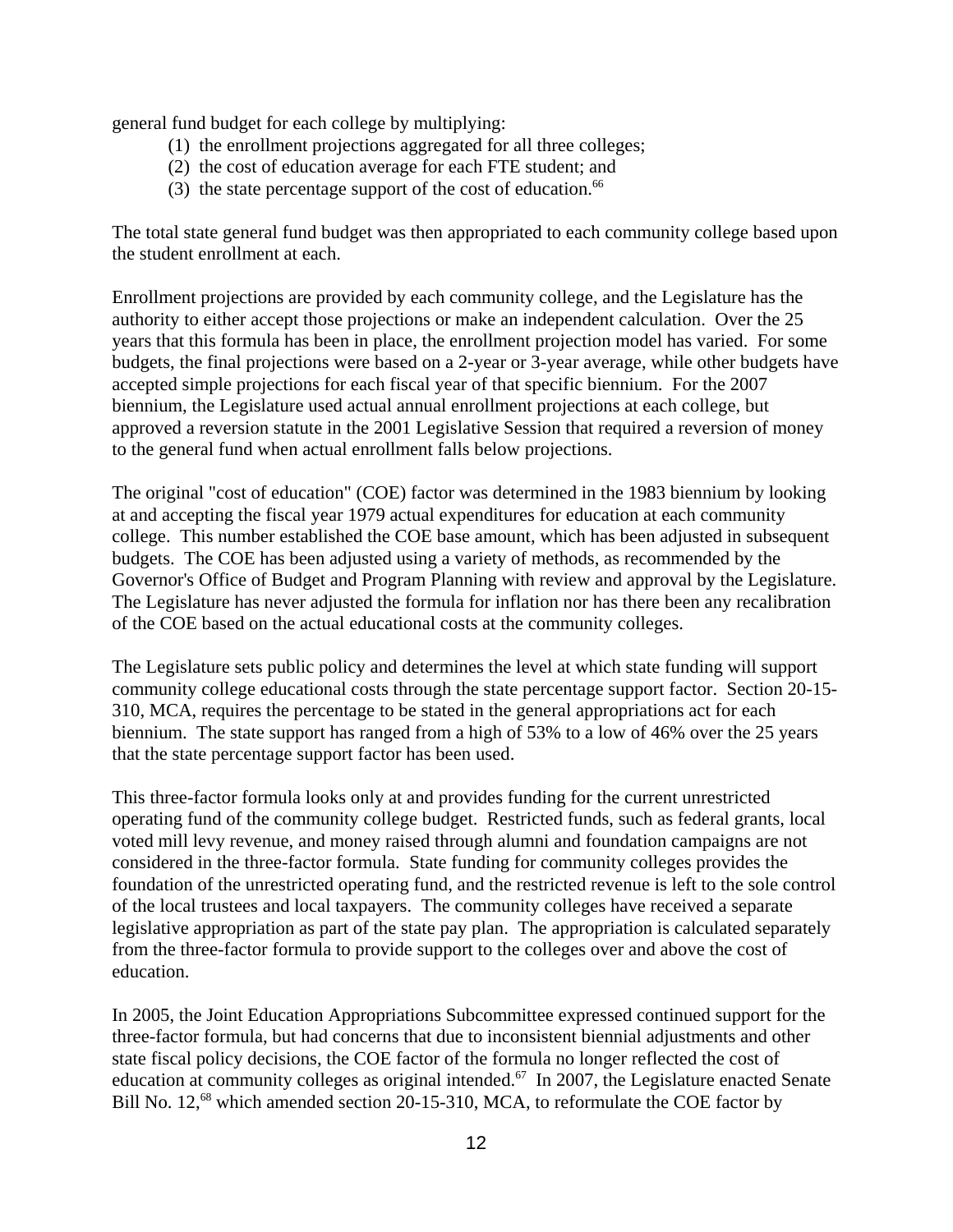establishing a fixed cost of education component and a variable cost of education component. To establish the base or annual operating budgets for each of the community colleges, the Legislature begins with the cost of education figures provided by the Commissioner of Higher Education on form 201, which each college is required to complete under section 20-15-301, MCA. The Commissioner of Higher Education includes a separate accounting schedule for each community college's current unrestricted operating funds and segregates those funds from others, including restricted, auxiliary, and capital funds.

The community college funding statute, codified at section 20-15-301, MCA, does not allow state funding to support any capital construction costs at the colleges. Historically, this policy appears to have been justified by the desire to keep the costly decisions concerning capital expenditures at the local level, subject to the oversight of local trustees and local taxpayers.

## **PART III MONTANA'S TRIBAL COMMUNITY COLLEGES**

Montana has seven tribal community colleges, which are public institutions established on each of Montana's seven reservations by the federal government under the Tribally Controlled College or University Assistance Act of 1978 (TCCA).<sup>69</sup> The tribal community colleges have governing boards, with members either elected or appointed by elected tribal councils. Though they are public institutions, the colleges are not governed by the Legislature, nor are they controlled by the Board of Regents.

Each college is accredited by the Northwest Commission on Colleges and Universities, the same organization that accredits the units of the Montana University System. While tribal community colleges open their doors to both Indian and non-Indian students, the TCCA requires that tribal community colleges maintain a minimum enrollment of 51% tribal members.<sup>70</sup>

# **A. Mission**

Tribal community colleges were established to help tribes address their manpower needs, to help tribes maintain their culture, and to provide a postsecondary education opportunity for Indian people living on reservations.71 Tribal community colleges generally offer courses of study that result in certificates and associate degrees. The Salish Kootenai College, however, offers seven baccalaureate degrees.72

# **B. Funding**

The base funding for tribal community colleges comes from the federal government under the TCCA and is based on the number of enrolled tribal members attending a tribal college as FTE students each year. Tribal community colleges receive no federal reimbursements for students who are not tribal members. Such students, whether non-Indian or Indian, who are not eligible for enrollment in any federally recognized tribe are referred to as "nonbeneficiary" students because they do not generate any TCCA support.

Prior to 1995, nonbeneficiary students received no financial assistance from the state. To keep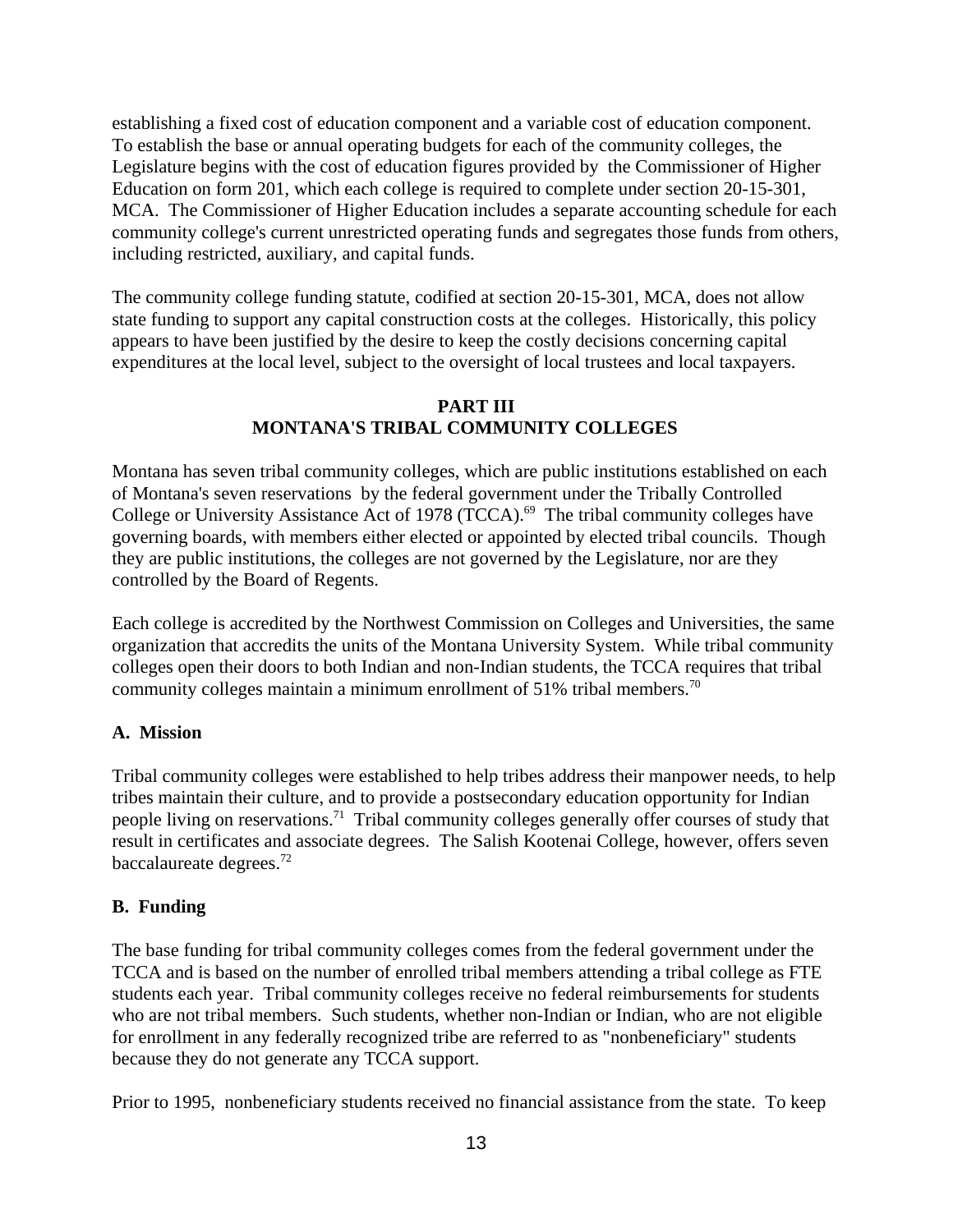tuition for nonbeneficiary students comparable with tuition for Indian enrollees and to maintain their open door admissions policy, tribes partially subsidized the tuition of nonbeneficiary students, thus allowing them to continue their educations at a lower cost. The tribal community colleges requested financial assistance from the Legislature, arguing that without state support, tribal community colleges would not be able to continue serving nonbeneficiary students without increasing student fees, which could result in students dropping out of the colleges.

In response, the 1995 Legislature approved House Bill No. 544,<sup>73</sup> which appropriated \$1.4 million to the Board of Regents to offset tribal community college subsidies for nonbeneficiary students. Because Article V, section 11(5), of the Montana Constitution prevents the Legislature from appropriating funds for any educational purpose to any private association or corporation not under the control of the state, the money was appropriated to the Board of Regents, which in return distributed the financial assistance to the seven tribal community colleges for enrolled nonbeneficiary students. The distribution to any student was limited to a maximum of \$1,500 each year for each FTE student. The bill specified that the appropriation be provided in addition to any general or lump-sum appropriation provided to the University System and required any amount of the \$1.4 million that was unspent to revert to the general fund.

Receiving a share of the \$1.4 million appropriation was contingent upon each tribal community college:

(1) being accredited or being a candidate for accreditation by the Northwest Commission on Schools and Colleges;

(2) entering into a state-tribal cooperative agreement pursuant to Title 18, chapter 11, with the Board of Regents to provide the Board with information relating to the eligibility of nonbeneficiary students and documentation on the tribal community college's curriculum to ensure that the content and quality of courses offered by the college were consistent with the standards adopted by the Montana University System; and

(3) filing with the Board of Regents evidence that the college's enrollment of Indian students was at least 51% as required by the TCCA.

In addition, prior to receiving any money, each tribal community college was required to:

(1) grant fee waivers to resident nonbeneficiary students who meet the residency requirements prescribed by the Board of Regents in the same percentage that the number of Indian students who were receiving fee waivers to attend a unit of the Montana University System bears to the total enrollment in the University System; and

(2) subtract the costs of nonbeneficiary fee waivers granted from the total amount of prorated money distributed.

As a result of House Bill No. 544, the Board of Regents entered into contracts with tribal community colleges and provided financial assistance to approximately 589 resident nonbeneficiary students.<sup>74</sup> In 1997, the Legislature essentially codified House Bill No. 544 by enacting Senate Bill No. 84, which required the Board of Regents, subject to the Legislature providing a line item appropriation, to provide financial assistance to tribal community colleges for enrolled resident nonbeneficiary students.75

In 2005, the Legislature enacted House Bill No. 16,<sup>76</sup> which increased the maximum amount of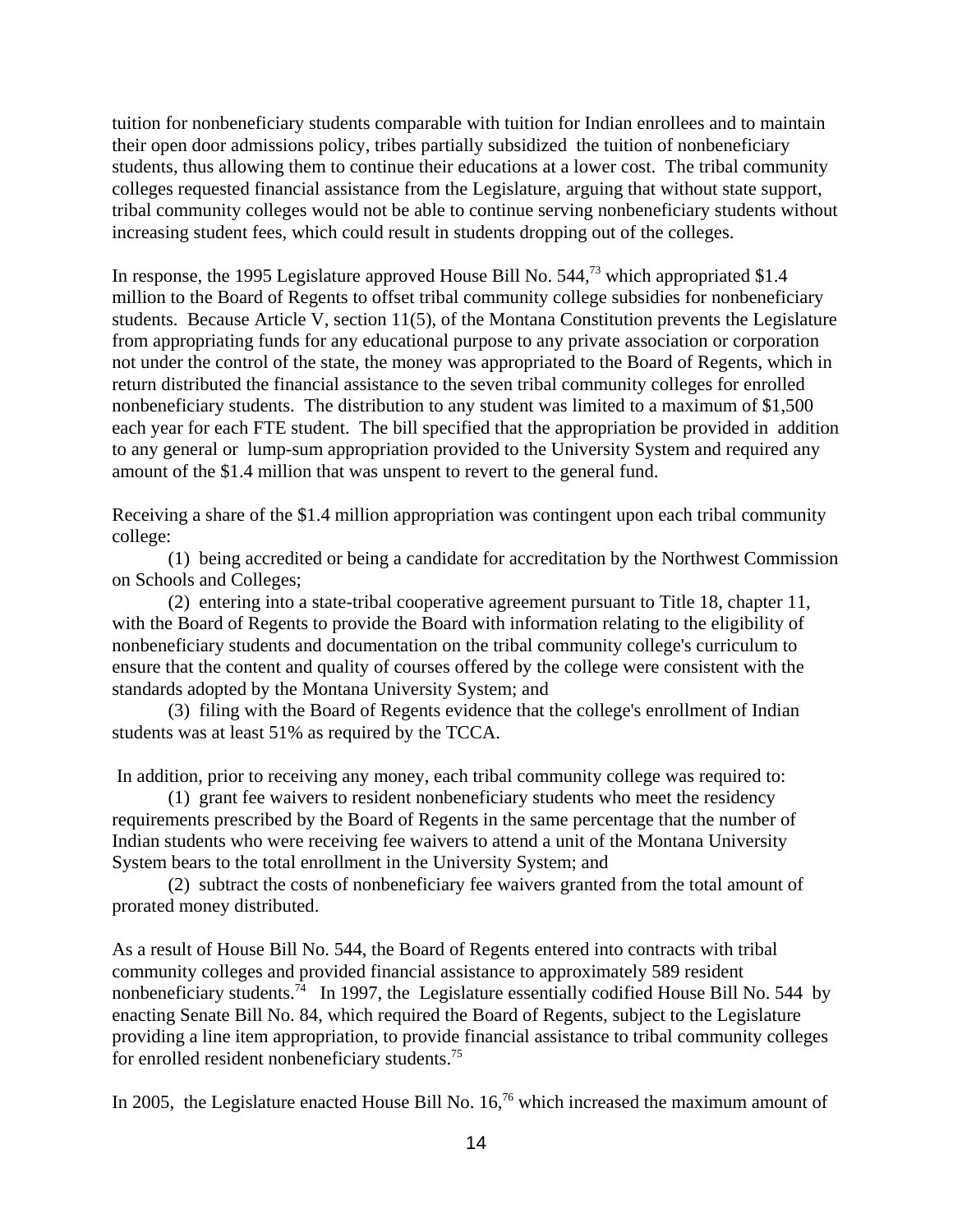money provided for nonbeneficiary students from \$1,500 to \$3,024 for each FTE student, an amount comparable to that provided by the Legislature to support each community college student. House Bill No. 16 also limited financial assistance to nonbeneficiary students enrolled in courses for which credit was transferable to another Montana college or university, except for courses related to a vocational degree program or certificate program, and eliminated the requirement to subtract the amount given in Indian fee waivers prior to distribution of nonbeneficiary waivers as that provision had never been understood or implemented.

The 2005 Legislature also increased the base funding level for nonbeneficiary student assistance to \$400,000 for the 2007 biennium and added a \$500,000 one-time-only general fund appropriation. There was also an additional \$2 million one-time appropriation to the Board of Regents for the tribal community colleges to support equipment purchases and the development of tribal history materials for use in the Indian Education for All program in the K-12 schools. Each tribal community college appointed a project director to coordinate the writing and documentation of its tribal history to provide K-12 teachers with accurate and appropriate materials for classroom use in the Indian Education for All program. By 2007, the general appropriations act budget for nonbeneficiary student assistance included \$900,000 of base funding for the 2009 biennium and an additional \$1.01 million in one-time funding, for a total of \$1.91 million to support resident nonbeneficiary students attending tribal community colleges.

## **PART IV CONCLUSION**

Montana's current 2-year "system" of higher education consists of the colleges of technology, community colleges, and tribally controlled community colleges. The colleges of technology, formerly the vocational-technical centers, were "restructured" and incorporated, at the request of the Board of Regents, into the Montana University System in 1995. As part of the University System, the colleges of technology receive the benefits of being units of the University System. Despite the merger into the University System, the 1.5 mills imposed prior to the merger in the five counties in which the old vocational-technical centers were located to support the vocational-technical centers continues to be imposed on the counties. In upholding the validity of continuing the 1.5- mill levy, the Montana Supreme Court emphasized the colleges' contributions to enhancing the workplace skills of county residents and the contributions to the local economies of the five counties. On the other hand, community college districts, commonly referred to as "community colleges", were established by the Legislature and "assigned" to the Board of Regents under Article X, section 9(2) of the Montana Constitution, for purposes of supervision and coordination. Unlike the colleges of technology, community colleges are governed by their own locally elected boards of trustees, are responsible for their own facilities, and are funded primarily by tuition and local levies. Though tribal community colleges are public institutions with open door policies, tribal community colleges are not governed by the Board of Regents nor are they subject to the control of the Legislature. Tribally controlled community colleges are funded directly by the federal government, but do receive an appropriation provided by the Legislature to the Board of Regents to support nonbeneficiary students attending the colleges.

On several occasions, both the Board of Regents and the Legislature have considered, but not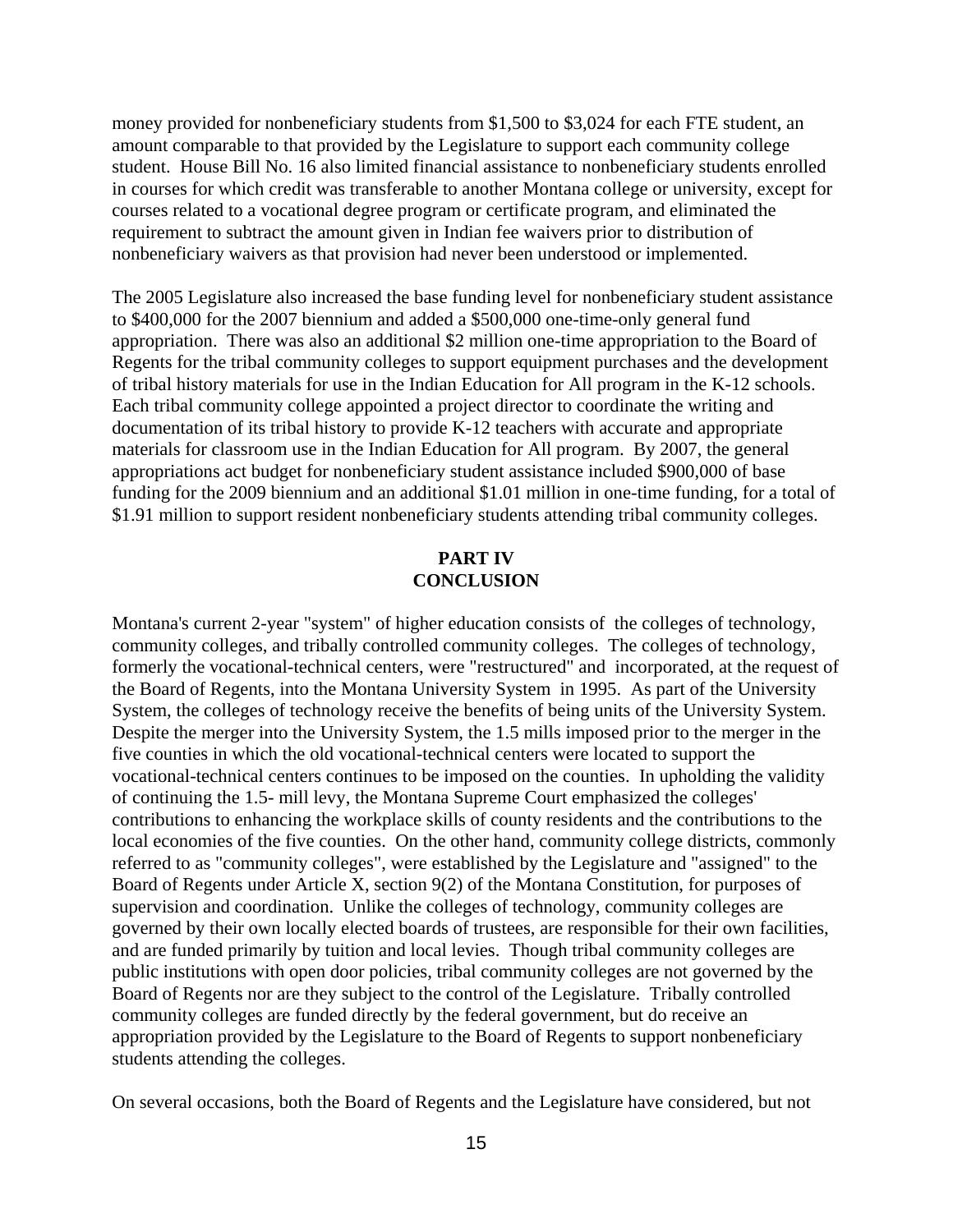undertaken, incorporating the community colleges into the Montana University System. Despite the continuing differences in governance and funding mechanisms, the current missions of the colleges of technology appear to be expanding to be very similar to that of the community colleges. Some have suggested that the Board drop the name "college of technology" and simply refer to all of the 2-year institutions as "community colleges". While the Board has full authority to give its units any name, referring to them as "community colleges" could create confusion with those colleges statutorily established under Title 20, chapter 15.

 Upon completion of the merger, Article X, section 9(2), of the Montana Constitution, vests in the Board of Regents "full power, responsibility, and authority to supervise, coordinate, manage and control" the colleges of technology. Without approval of the Board, the Legislature has no authority to act alone to remove the college of technology units from the University System. On the other hand, the community college districts were statutory created by the Legislature (see Title 20, chapter 15, MCA) and those statutes can be amended or even repealed. Without a request from the Board, the Legislature has no authority to "merge" the community colleges into the University System. Since 1971, however, the creation of new community college districts is totally within the control of the Legislature. Section 20-15-209, MCA, while not specifically indicating how legislative approval must occur, provides that "[a]pproval for the organization of a new community college district shall be granted *at the discretion of the legislature acting upon the recommendation of the regents*". In all likelihood, the 2009 Legislature will be asked to approve and fund the creation of a community college district in Ravalli County.

**Questions:**

**(1) Given this history of change and restructuring, what is the distinct strategic role of the 2-year institutions (colleges of technology, community colleges, tribal community colleges) within the higher education mission and strategic plan of the Montana University System?** 

**(2) Given it's limited governance authority over the Montana University System, what role can the Legislature play in the definition of a strategic plan for 2-year education in Montana?**

**(3) If the missions of the colleges of technology and community colleges now similarly emphasize workforce development and a "point of entrance" for transfer into 4 year institutions:**

**(a) is the rationale for continuing the differing governing and funding structures still valid; and** 

**(b) is the Court's "local mission" rationale for the 1.5-mill county levy on the five counties where the colleges of technology are located still valid?** 

**(4) Should the PEPB Subcommittee recommend to the Education and Local Government Interim Committee that it sponsor legislation to clarify the language and procedures of section 20-15-209, MCA, to state that "final" approval shall be granted by the legislature "by joint resolution" in regards to the proposed Bitterroot Valley Community College?**

**(5) Should the PEPB Subcommittee recommend to the Education and Local Government Interim Committee any changes to the present line item appropriation to support tuition for nonbeneficiary students attending tribally controlled community**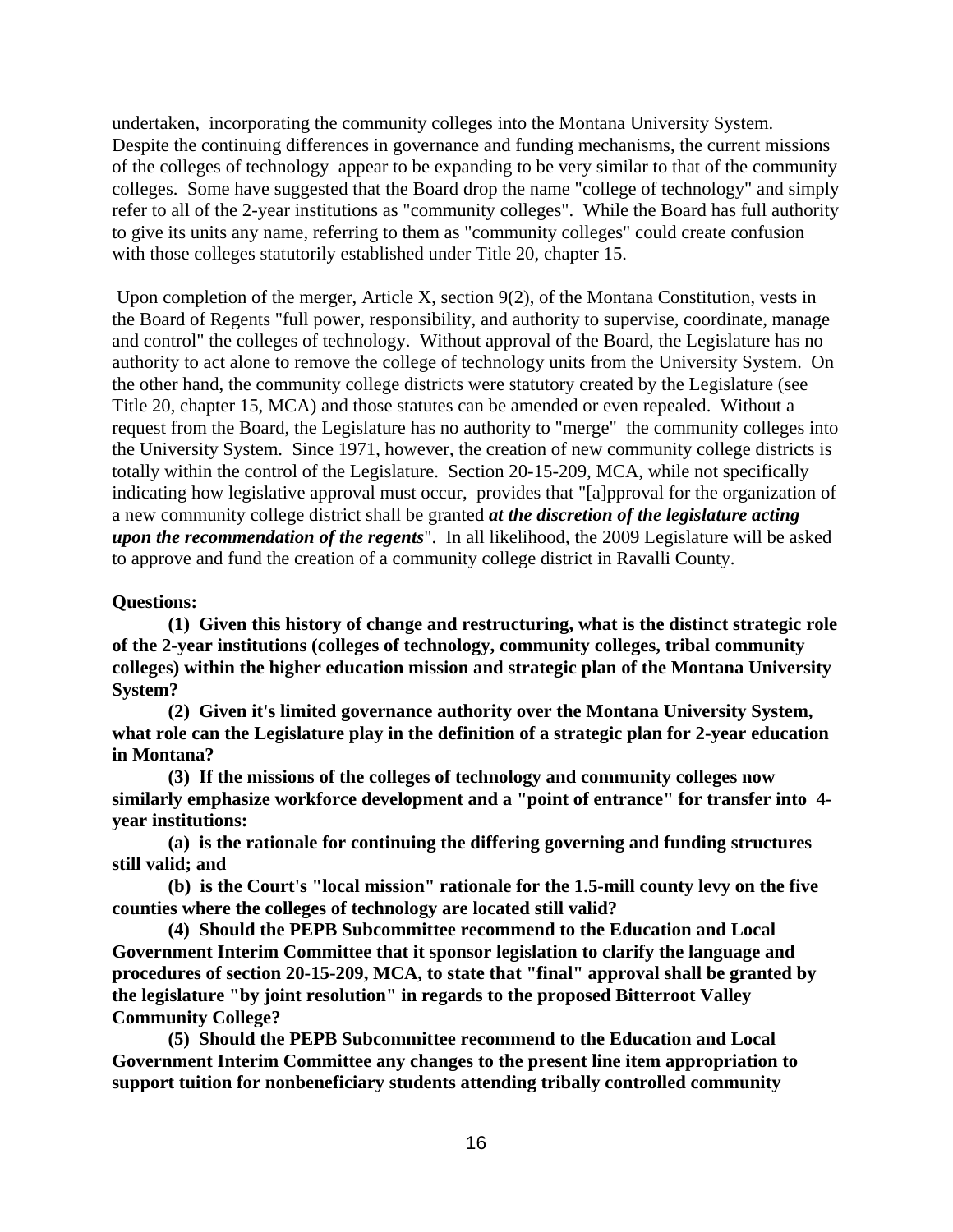# **colleges as part of a 2-year higher education strategy?**

Cl0425 7253emda.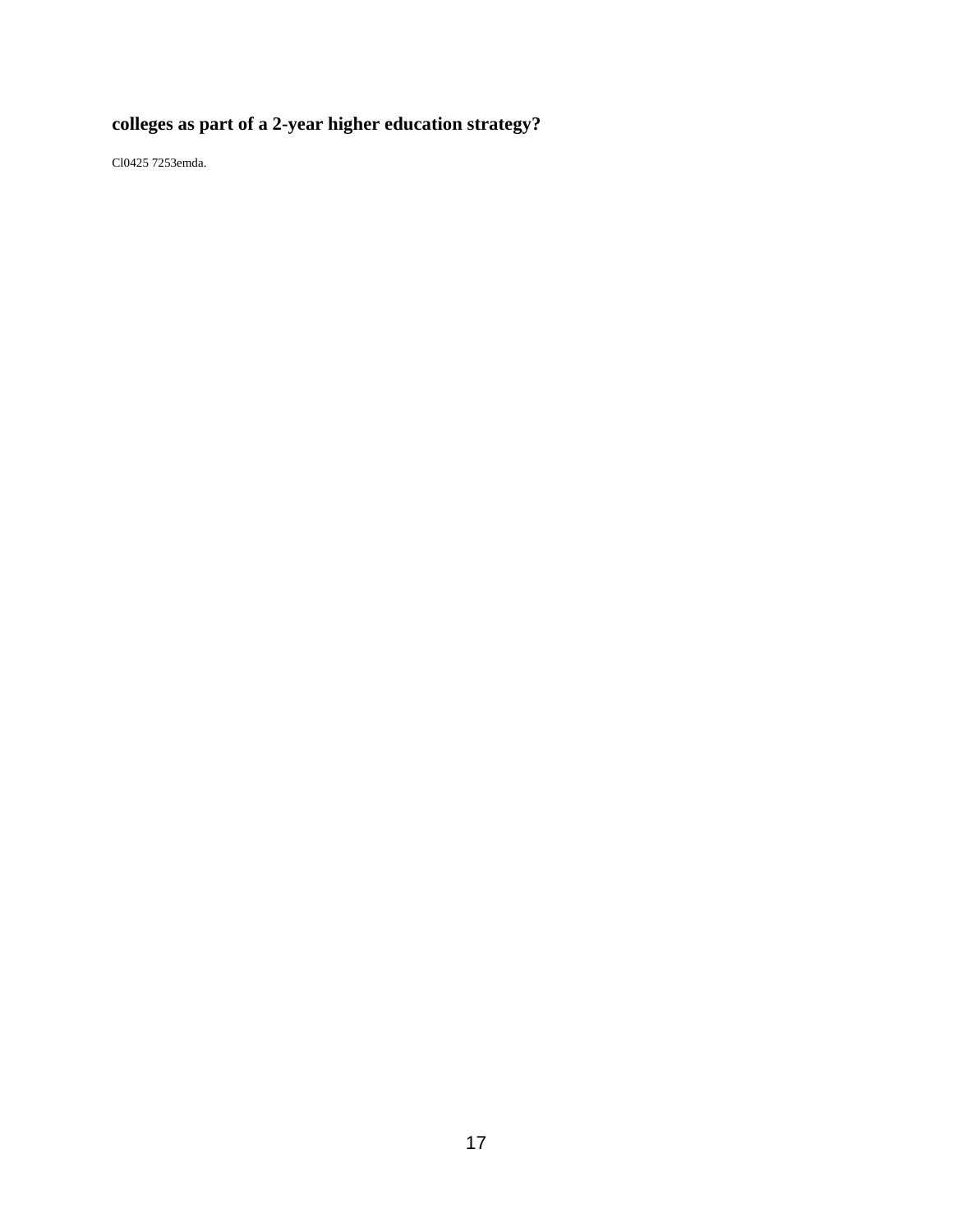## **Endnotes**

- 1. Postsecondary Vocational-Technical Education Governance, A Report to the Forty-Sixth Legislature, Subcommittee on Education, Montana Legislative Council, November 1978.
- 2. Ibid. p. 9.
- 3. Ibid. p. 14.
- 4. Section 2, Ch. 192, L. 1919.
- 5. Section 1, Ch. 160, L. 1939.
- 6. Postsecondary Vocational-Technical Education Governance: A Report to the Forty-Sixth Legislature, Subcommittee on Education, Montana Legislative Council, November 1978, p. 12.
- 7. Ibid.
- 8. Ibid.
- 9. Postsecondary Vocational-Technical Education Governance: A Report to the Forty-Sixth Legislature, Subcommittee on Education, Montana Legislative Council, November 1978, p. 13.
- 10. Ibid.
- 11. House Bill No. 21, Ch. 344, L. 1973.
- 12. House Bill No. 566, Ch. 434, L. 1975.
- 13. Board of Public Education v. Judge, 167 Mont. 261, 538 P.2d 11 (1975).
- 14. House Joint Resolution No. 100, L. 1977.
- 15. Governance and Funding of Montana's Vo-Tech Centers: Options for Change, A Report to the 50th Legislature, Joint Interim Subcommittee on Vo-Techs/Job Training, November 1986, p. 6.
- 16. House Bill No. 634, Ch. 598, L. 1979.
- 17. House Bill No. 39, Ch. 658, L. 1987.
- 18. House Bill No. 39, Sec. 5, Ch. 658, L. 1987.
- 19. House Bill No. 39, Sec. 18, Ch. 658, L. 1987.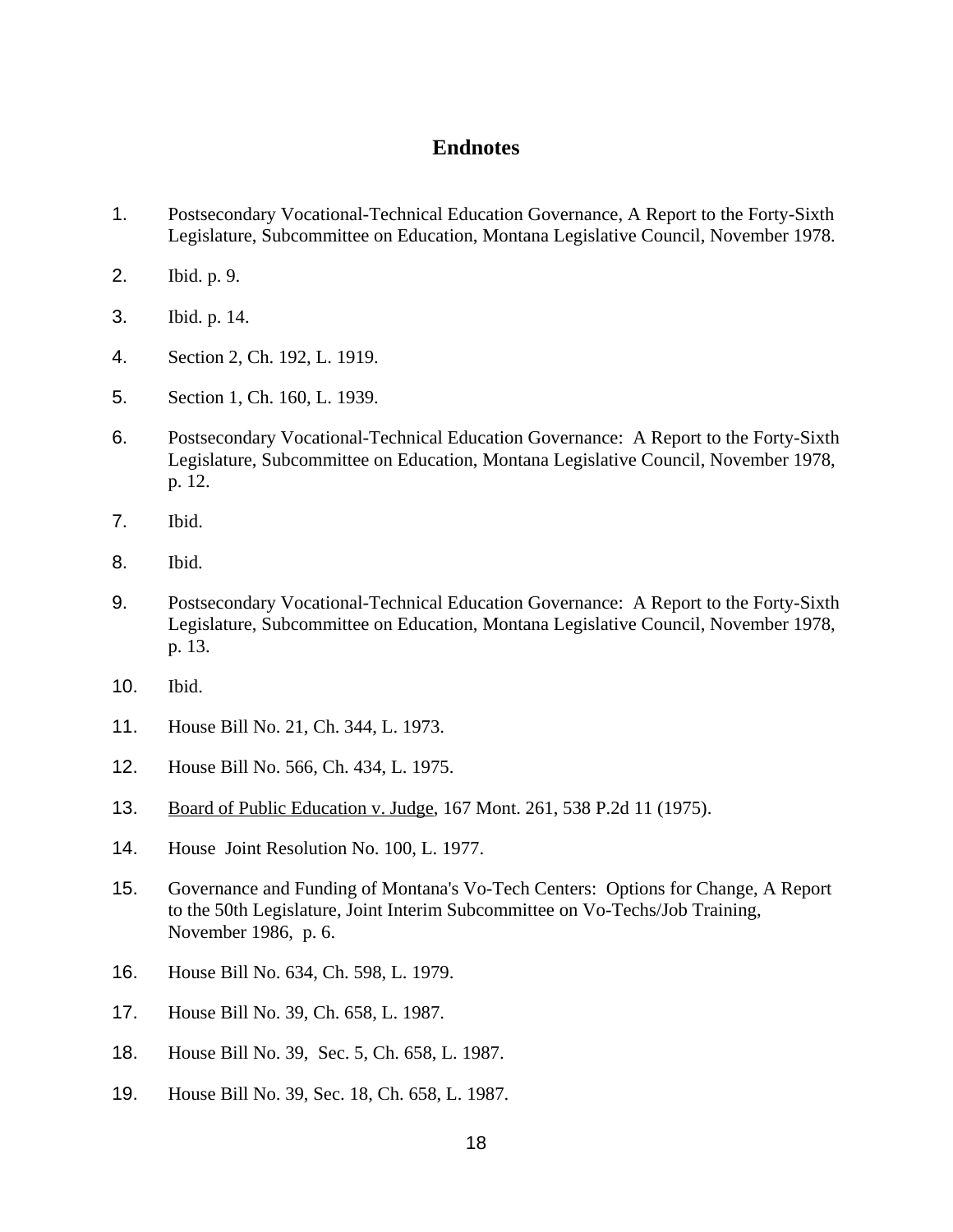- 20. "Establishment of a Two-Year System of Community and Technical Colleges", A Position Paper Prepared on Behalf of the Community Colleges and Technical Centers For Consideration By The Commissioner's Office and Board of Regents In Restructuring of The Montana Higher Education System, December 30, 1993.
- 21. Ibid. pp. 4-5.
- 22. Ibid. p. 4.
- 23. Report Card Letter from Commissioner of Higher Education Jeff Baker to Presidents George Dennison and Michael Malone, Nov. 9, 1994, provided in 1995 testimony to the 1995 Legislative Session.
- 24. Ibid.
- 25. Senate Bill No. 156, Ch. 308, L. 1995.
- 26. Ibid and Report Card Letter from Commissioner of Higher Education Jeff Baker to Presidents George Dennison and Michael Malone, December 20, 1994, provided in 1995 testimony to the 1995 Legislative Session.
- 27. See Title 20, chapter 16, Montana Code Annotated (repealed by Senate Bill No. 156, Ch. 308, L. 1995).
- 28. Postsecondary Vocational-Technical Education Governance: A Report to the Forty-Sixth Legislature, Subcommittee on Education, Montana Legislative Council, November 1978, p. 12.
- 29. Ibid., p. 13.
- 30. Ibid.
- 31. Ibid.
- 32. House Bill No. 481, Sec. 9(2), Ch. 250, L. 1969.
- 33. House Bill No. 634, Sec. 4, Ch. 598, L. 1979.
- 34. House Bill No. 39, Sec. 18, Ch. 658, L. 1987.
- 35. Senate Bill No. 156, Sec. 34, Ch. 308, L. 1995.
- 36. "Background and Legal Analysis of Vocational-Technical Education Funding in Montana, Eddye McClure, Montana Legislative Services Division, 2000 (hereinafter Background), p. 4.
- 37. Background, pp. 4-5; see also, January 23, 1996, letter from Greg Petesch, Legal Counsel, Montana Legislative Services Division, to Senator Bob Brown outlining the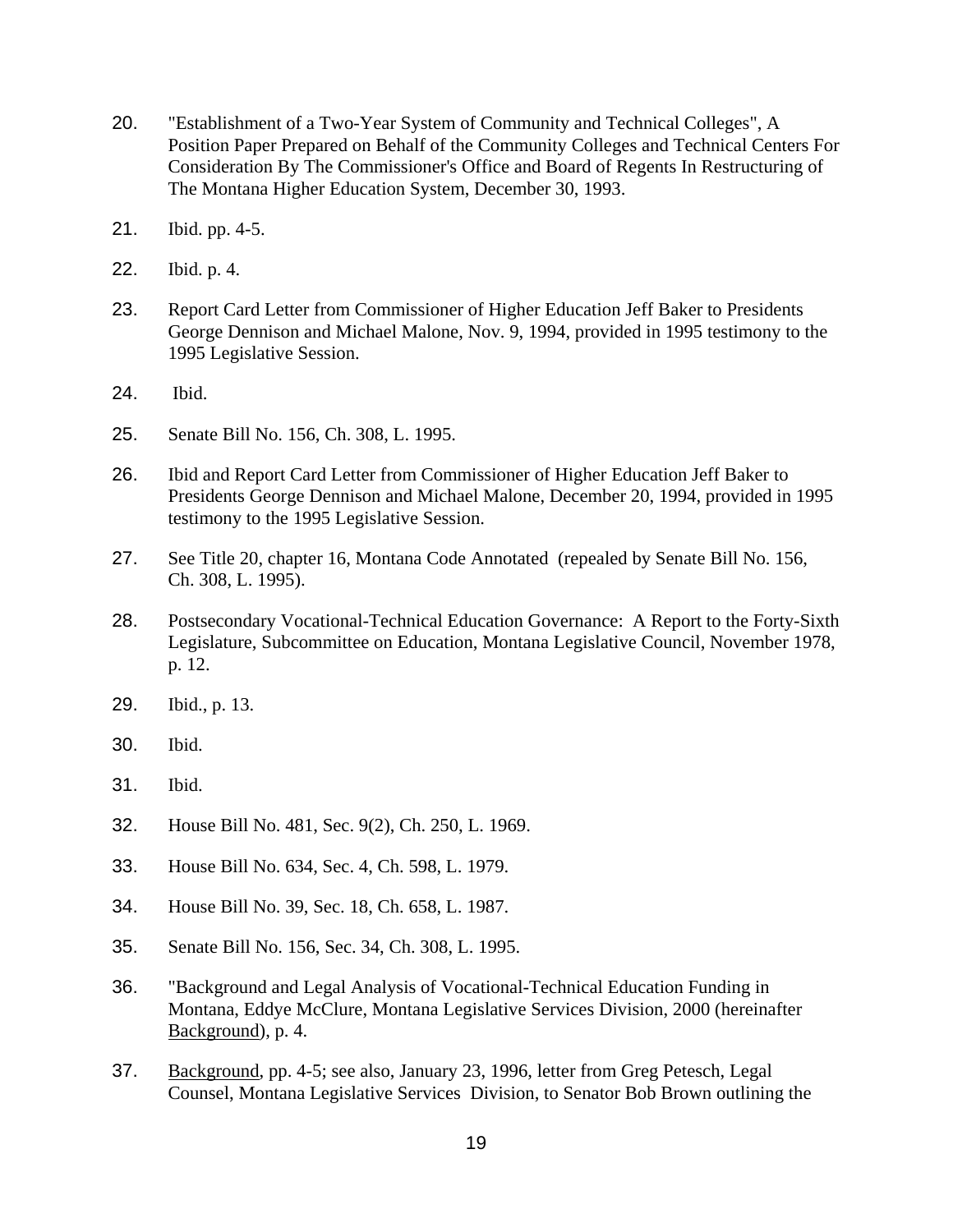uniformity of taxation requirement for taxpayers on like property.

- 38. Background, p. 5.
- 39. Ibid.
- 40. House Bill No. 433, 1999 Legislature.
- 41. Kottel v. State of Montana, et al., Cause No. CDV-99-1356(a), Eighth Judicial District (2001).

The 5th Amendment of the United States Constitution provides:

No person shall be held to answer for a capital, or otherwise infamous crime, unless on a presentation or indictment of a grand jury, except in cases arising in the land or naval forces, or in the militia, when in actual service in time of war or public danger, nor shall any person be subject to the same offense to be twice put in jeopardy of life and limb; nor shall be compelled in any criminal case to be a witness against himself, nor be deprived of life, liberty, or property, without due process of law; nor shall private property be taken for public use, without just compensation.

The 14th Amendment of the United States Constitution, in part, provides:

**Section 1.** All persons born or naturalized in the United States, and subject to the jurisdiction thereof, are citizens of the United States and of the state wherein they reside. No state shall make or enforce any law which shall abridge the privileges or immunities of citizens of the United States; **nor shall any state deprive any person of life, liberty, or property, without due process of law**, nor deny to any person within its jurisdiction the equal protection of the laws.

Article II, sections 4, 17, and 29, of the Montana Constitution, in part, provide:

**Section 4. Individual dignity.** The dignity of the human being is inviolable. No person shall be denied the equal protection of the laws.

**Section 17. Due process of law.** No person shall be deprived of life, liberty, or property without due process of law.

**Section 29. Eminent domain.** Private property shall not be taken or damaged for public use without just compensation to the full extent of the loss having been first made to or paid into court for the owner. In the event of litigation, just compensation shall include necessary expenses of litigation to be awarded by the court when the private property owner prevails.

Article VIII, section 3, of the Montana Constitution, provides: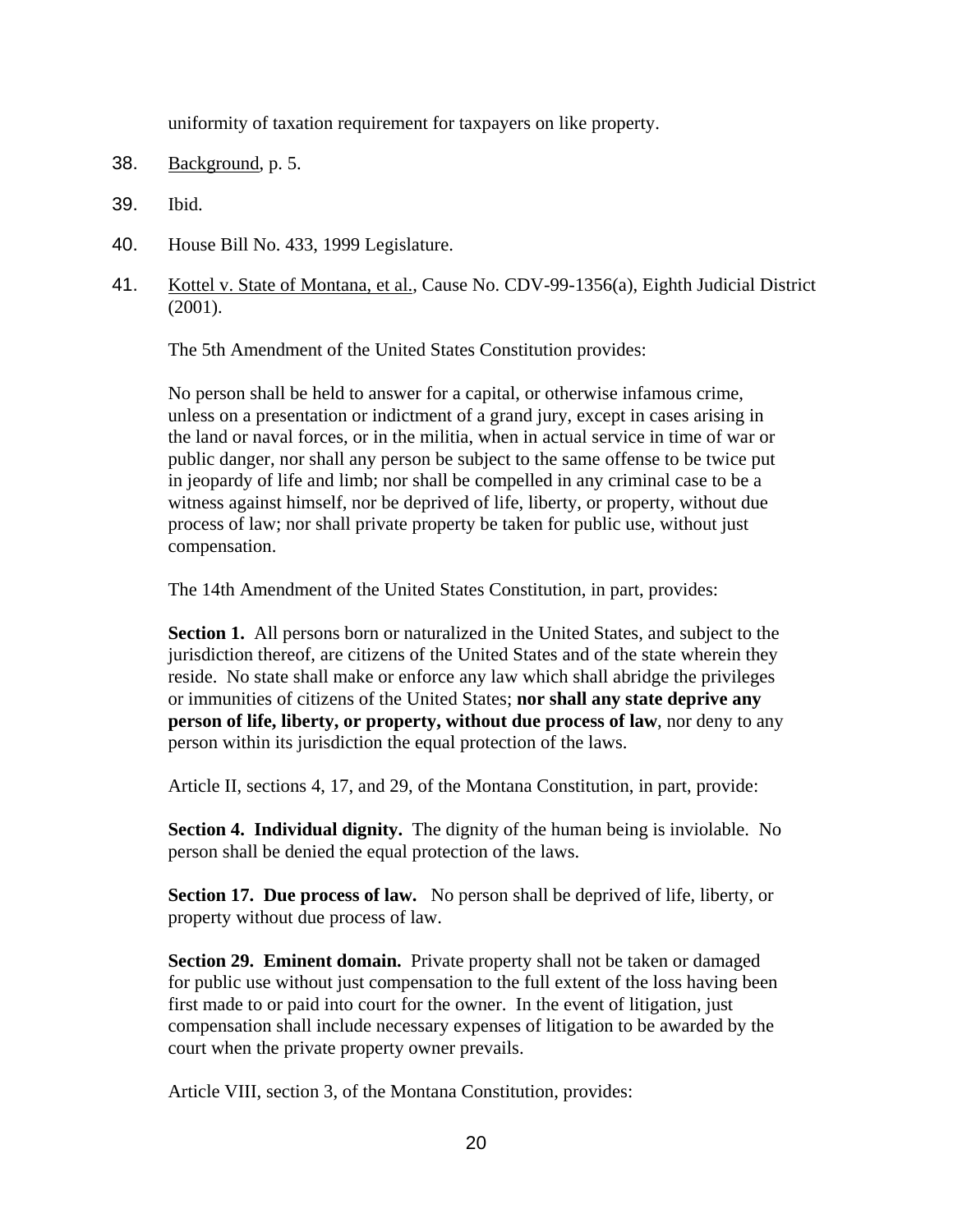**Section 3. Property tax administration.** The state shall appraise, assess, and equalize the valuation of all property which is to be taxed in the manner provided by law.

- 42. Ibid.
- 43. Kottel v. Montana Dept. of Revenue, et al., 2002 MT 278, 312 Mont. 387, 60 P.3d 403 (2002).
- 44. House Bill No. 37, Ch. 274, L. 1965.
- 45. House Bill No. 37, Sec. 4, Ch. 274, L. 1965.
- 46. House Bill No. 37, Sec. 2, Ch. 274, L. 1965.
- 47. Miles Community College website, Major Historical Milestones @ www.milescc.edu.
- 48. "Community College Governance", A Report to the Forty-Sixth Legislature, Subcommittee on Education, Montana Legislative Council, November 1978, p. 7.
- 49. Section 75-8112, R.C.M., 1947, now codified at 20-15-209, was actually a combination of three different bills passed by the 1971 Legislature: Senate Bill No. 1, Sec. 459, Ch. 5, L. 1971; House Bill No. 221, Sec. 1, Ch. 164, L. 1971; and Senate Bill No. 236, Sec. 2, Ch. 407, L. 1971.
- 50. Article X, section 9(2)(a), 1972 Montana Constitution.
- 51. "Community College Governance", A Report to the Forty-Sixth Legislature, Subcommittee on Education, Montana Legislative Council, November 1978, p. 7.
- 52. Report Card letter from President George Dennison, President of the University of Montana, to Jeff Baker, Commissioner of Higher Education, December 20, 1994, p. 9, and Report Card Letter from President Mike Malone, President of Montana State University, to Jeff Baker, Commissioner of Higher Education, December 15, 1994, p. 7.
- 53. See memorandum from Sandy Whitney, Senior Fiscal Analyst, Montana Legislative Fiscal Division, to the Joint Committee on Postsecondary Education Policy and Budget, August 20, 1998.
- 54. Fact sheet produced by The Bitterroot Valley Community College Exploratory Committee.
- 55. "Bitterroot Valley Community College Proposal", A briefing paper submitted by Dr. Arlene Parisot, Coordinator of Community Colleges, to the Board of Regents (September 2006).
- 56. Ibid.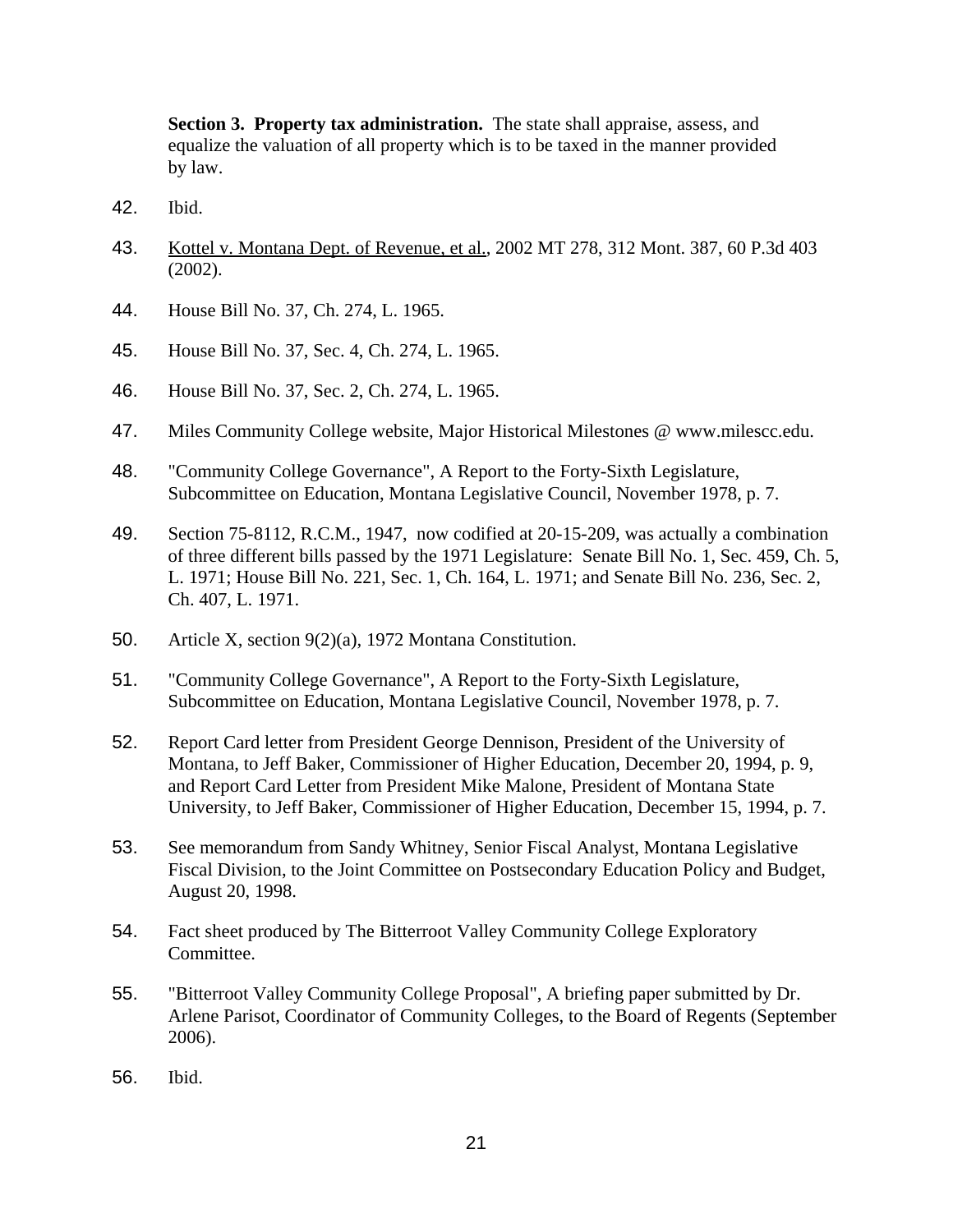- 57. 52 A.G. Op. 1 (2007).
- 58. "Two Year Education", A Report Prepared for the Joint Committee on Postsecondary Education Policy and Budget by Sandy Whitney, Senior Fiscal Analyst, Legislative Fiscal Division, October 10, 2007, p. 2.
- 59. "Financing Montana Community Colleges", A Report to the 1971 Montana State Legislature by the Montana Association of Community Colleges.
- 60. House Bill No. 136, Ch. 325, L. 1969.
- 61. "Financing Montana Community Colleges", A Report to the 1971 Montana State Legislature by the Montana Association of Community Colleges, pp. 3-4.
- 62. Ibid.
- 63. "Community College Funding Formula Study: The Cost of Education (COE) Factor", A Report Prepared for the Legislative Finance Committee by Alan Peura, Associate Fiscal Analyst, Legislative Fiscal Division (March 2006).
- 64. Ibid.
- 65. Ibid., p. 4
- 66. Ibid., pp. 4-5.
- 67. Ibid., p. 7.
- 68. Senate Bill No. 12, Ch. 493, L. 2007.
- 69. 25 U.S.C. 1801, et seq.
- 70. 25 U.S.C. 1804.
- 71. Testimony of Joe McDonald, President of Salish Kootenai College, before House Education Committee, January 10, 2005, in support of House Bill No. 16.
- 72. Salish Kootenai College website @ www.skc.edu/academics.html; Bachelor of Arts Degrees in Business/Entrepreneurship and Social Work; Bachelor of Science Degrees in Computer Engineering, Environmental Science, Forestry, Information Technology, and Nursing.
- 73. House Bill No. 544, Ch. 431, L. 1995.
- 74. See preamble to Senate Bill No. 84, Ch. 362, L. 1997.
- 75. Senate Bill No. 84, Ch. 362, L. 1997, codified at 20-25-428, MCA.